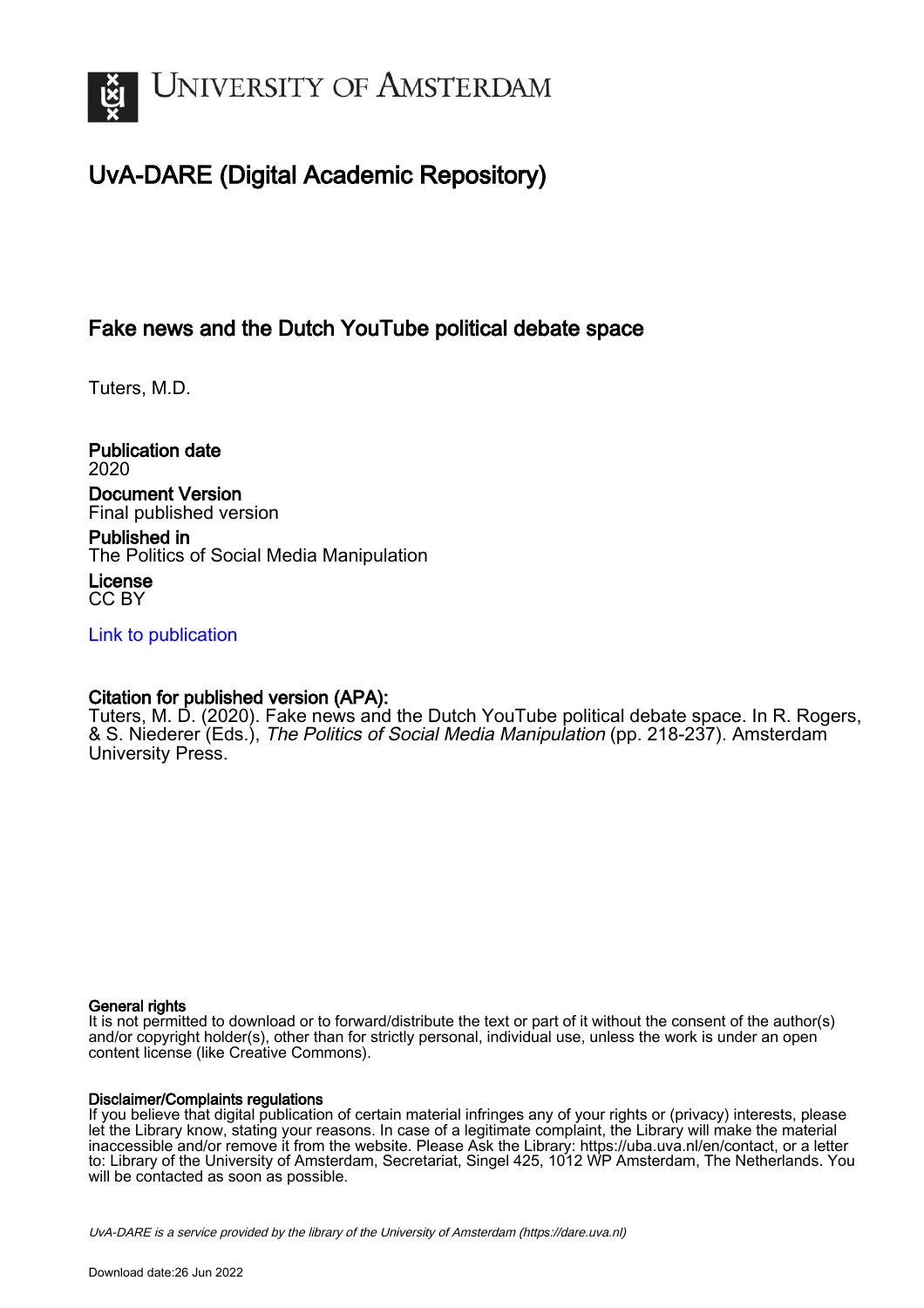Chapter Title: Fake news and the Dutch YouTube political debate space Chapter Author(s): Marc Tuters

Book Title: The Politics of Social Media Manipulation Book Editor(s): Richard Rogers, Sabine Niederer Published by: Amsterdam University Press. (2020) Stable URL: https://www.jstor.org/stable/j.ctv1b0fvs5.9

JSTOR is a not-for-profit service that helps scholars, researchers, and students discover, use, and build upon a wide range of content in a trusted digital archive. We use information technology and tools to increase productivity and facilitate new forms of scholarship. For more information about JSTOR, please contact support@jstor.org.

Your use of the JSTOR archive indicates your acceptance of the Terms & Conditions of Use, available at https://about.jstor.org/terms



This book is licensed under a Creative Commons Attribution-NonCommercial-NoDerivatives 4.0 International License (CC BY-NC-ND 4.0). To view a copy of this license, visit https://creativecommons.org/licenses/by-nc-nd/4.0/.



Amsterdam University Press is collaborating with JSTOR to digitize, preserve and extend access to The Politics of Social Media Manipulation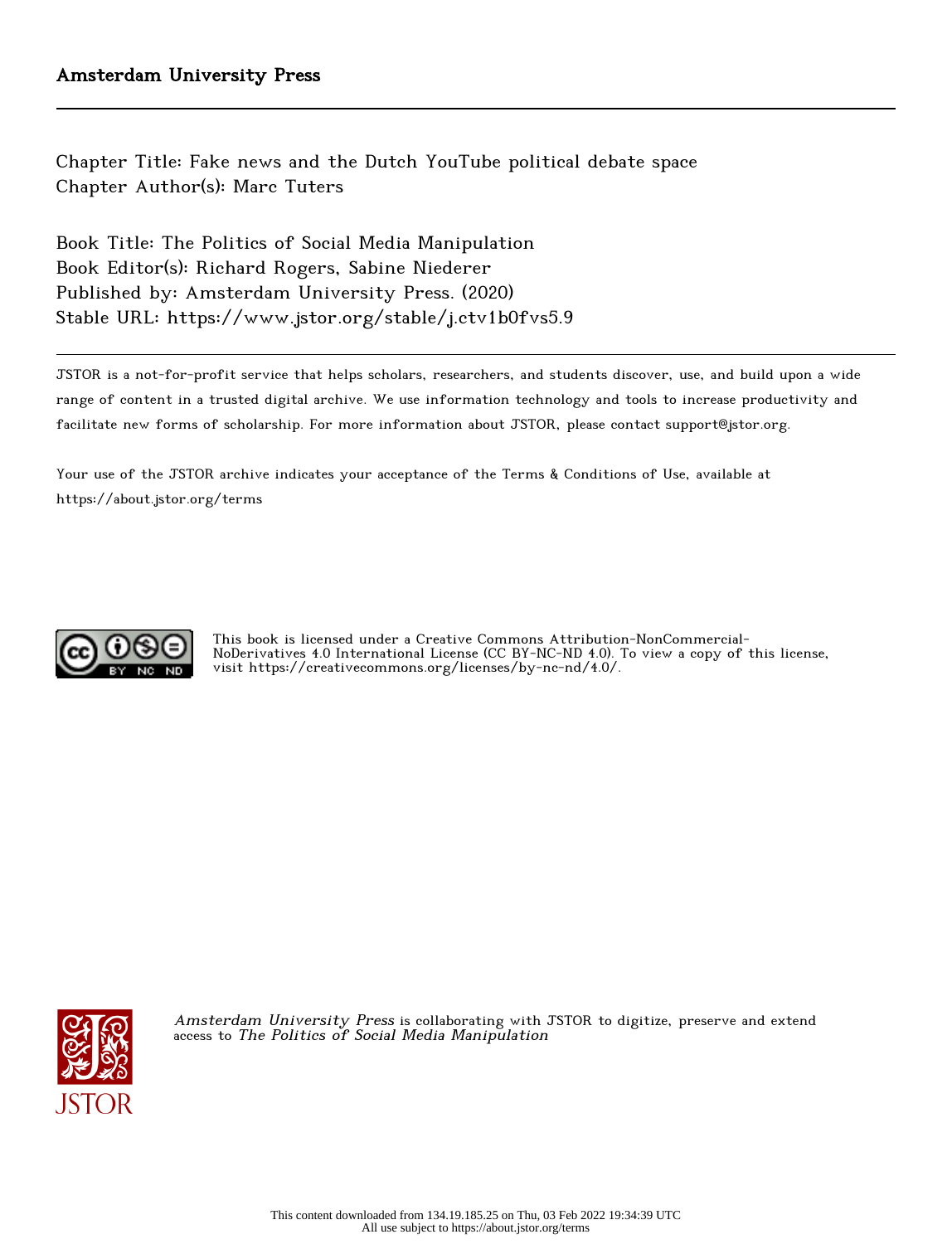# **7 Fake news and the Dutch YouTube political debate space**

*Marc Tuters*<sup>1</sup>

#### **Abstract**

Fake news is a contested concept. In the wake of the Trump insurgency, it has been reclaimed by "hyperpartisan" news providers as a term of derision intended to expose perceived censorship and manipulation in the "mainstream media". As patterns of televisual news consumption have shifted over the past several years, YouTube has emerged as a primary source for "alternative" views on politics. Current debates have highlighted the apparent role of YouTube's recommendation algorithms in nudging viewers towards more extreme perspectives. Against this background, this chapter looks at how YouTube's algorithms frame a Dutch "political debate space". Beginning from Dutch political parties' YouTube channels, we find the existence of an "alternative media ecology" with a distinctly partisan political bias, the latter which is resonant with the populist-right critique of the mainstream media as the purveyors of "fake news".

**Keywords:** YouTube, hyperpartisan media, right-wing populism, comment culture, Forum voor Democratie

#### **Introduction: YouTube as radicalizing platform**

On 1 February 2019, *de Volkskrant* and *De Correspondent* published a much-anticipated report on YouTube as a radicalization platform: 'Leidt het algoritme van YouTube je naar extreme content?' (Translated: Does the YouTube algorithm lead you to extreme content?) (Bahare et al., 2019).

1 The research was undertaken with Camille Godineau, Daniel Jurg, Lieve Keizer, Dana Lamb, Aikaterini Mniestri and Ashley Snoei. (Special thanks to Daniel Jurg.)

Rogers, Richard, and Sabine Niederer (eds), *The Politics of Social Media Manipulation*. Amsterdam, Amsterdam University Press 2020 DOI: 10.5117/9789463724838\_CH07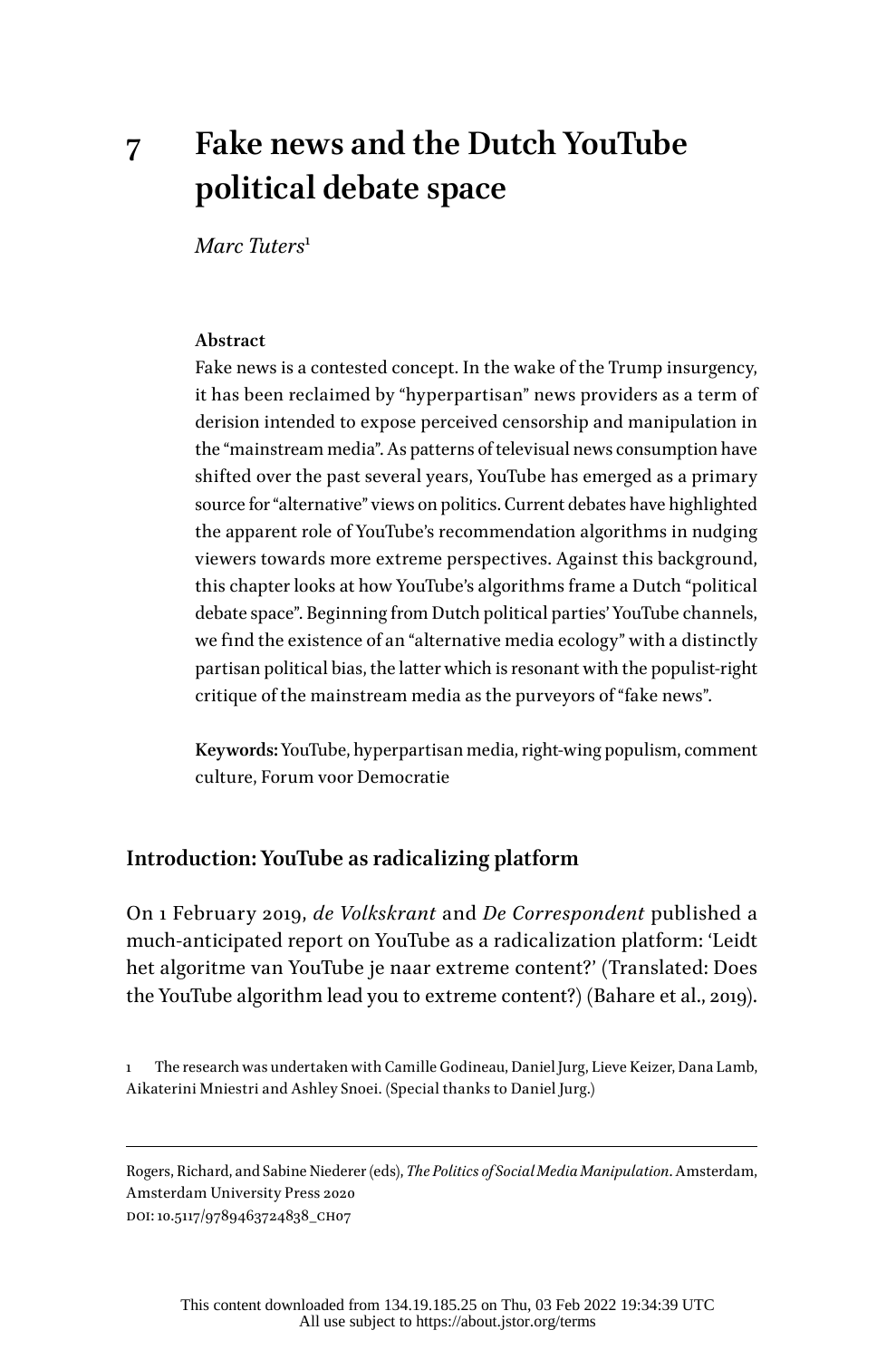Drawing on data analysis produced by some of the same authors of this current report, it sought to investigate the extent to which YouTube functioned as an engine for online 'radicalization' (Tufekci, 2018; Holt, 2017). As these and other reports claimed, YouTube appears to be playing a significant role in the development of a new antagonistic culture of debate, in which an 'alternative influence network' is said to have the capacity to shape public opinion, especially amongst a demographic of young and politically rightward leaning men (Lewis, 2018). Amongst the figures who have risen to prominence through this YouTube debate culture, is for example the now internationally well-known, Canadian academic psychologist Jordan Peterson. Peterson is often viewed as a conservative political figure, even as a member of the so-called 'alt-right' (Lynskey, 2018). This latter term, which stands for 'alternative right', gained popularity in the aftermath of the 2016 US election as a means of describing a seemingly new breed of conservative online activism that brought together a diverse array of actors united against the perceived hegemony of 'politically correct' liberal values, often through a jokey and transgressive style (Hawley, 2017; Heikkilä, 2017; Nagle, 2017). Whilst Peterson has refuted an association with the alt-right, in consulting how the YouTube algorithm itself categorizes Peterson it would appear that the platform nevertheless still views him in this light. How exactly this categorization works is inscrutable to all but the owners of the platform. And while it should not be taken as definitive proof of what a given channel is about, we can nevertheless assume that YouTube's categorization does reflect some essential aspect of its bottom line, which is to keep the most people watching for the longest time possible.

The present research report uses the same platform-centric categorization method as introduced above, applying it to studying the space of Dutch parliamentary political debate on YouTube. While initially motivated by the question of how this space engages with the issue of 'fake news', the report however moves away from defining fake news as disinformation (which is to say the deliberate manipulation of facts) towards conceiving of it in terms of a form of 'hyperpartisan' information as produced by 'openly ideological web operations' (Herrman, 2016). This latter conception of fake news is furthermore also resonant with the redefinition of the term as it has begun to be appropriated by politicians around the world in order to describe news organizations whose coverage they find 'disagreeable' (Wardle and Derakshan, 2017: 16) – notably by Donald Trump who often refers to 'establishment' media outlets such as CNN and the *New York Times* as fake news (Weisman, 2018). In the European context, where laws such as the German Netz DG have been passed at the national level rendering platforms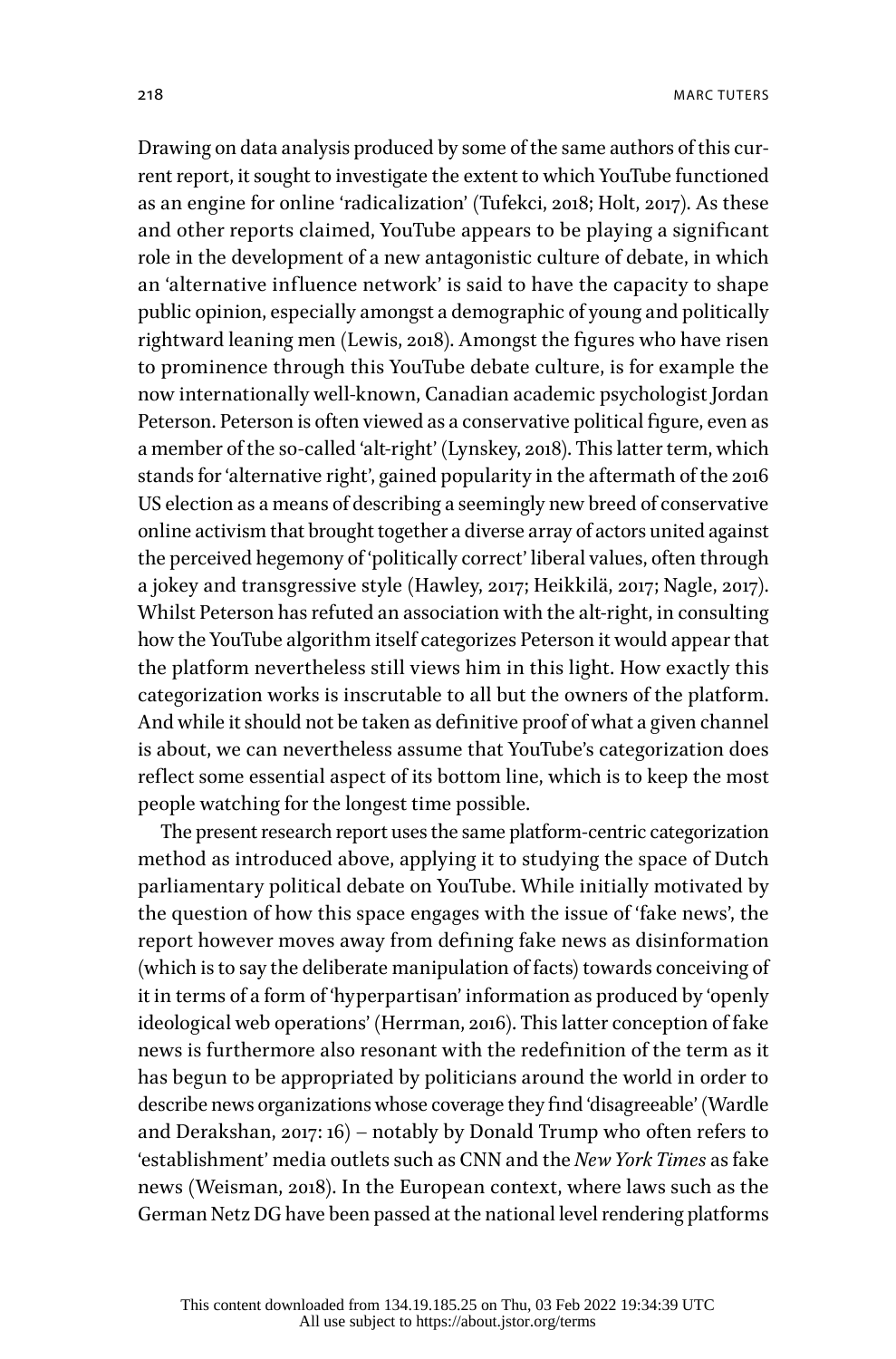responsible for policing this problem, such critics have framed the attempt at regulating fake news as a 'blueprint' for state censorship (Wardle and Derakshan, 2017: 71). In spite of these controversies, the bewildering issue of fake news, entangled as it is together with broader changes in political and media spheres at a variety of levels, remains relatively understudied outside of the American context – the latter which is in many ways quite unique for a variety of factors (Benkler et al., 2018: 381-387).

Whilst the precise mechanisms of YouTube's algorithms are unknown, what is clear is that they are designed to optimize 'engagement,' defined in terms of 'views' as well as the number of 'comments', 'likes', and so forth (Covington et al., 2016). In recent years, YouTube's algorithm has been critiqued as creating a so-called 'rabbit-hole effect' (Holt, 2017), whereby the platform's algorithms, as mentioned above, have been accused of recommending ever more extreme content, in an effort to keep viewers engaged. It has thus been argued that this particular environment has helped to draw audiences from the mainstream towards the fringe. Along these lines, it has indeed been argued that, on YouTube, 'far-right ideologies such as ethnonationalism and anti-globalism seem to be spreading into subcultural spaces in which they were previously absent' (Marwick and Lewis, 2017: 45). Academic researchers exploring this phenomenon have, for instance, found that YouTube's 'recommendation algorithm' has a history of suggesting videos promoting bizarre conspiracy theories to channels with little or no political content (Kaiser and Rauchfleisch, 2018). Beyond this current 'radicalization' thesis, for some years new media scholars have observed that YouTube appears to multiply extreme perspectives rather than facilitating an exchange or dialogue between them – as for instance observed in an earlier audience reception study of a polemical documentary produced by the Dutch parliamentarian Geert Wilders and published to YouTube (van Zoonen et al., 2011).

We may perhaps want to consider the growth of a new combative and conspiratorial culture of debate on YouTube, as documented by these more recent YouTube studies, in the context of broader global political shifts that have been picking up pace in the latter part of the 2010s, the latter which may be referred to under the umbrella term of 'national populism' (Eatwell and Goodwin, 2018). Referred to as 'thin ideology' (Mudde and Kaltwasser, 2017), populism is characterized by a suspicion of the 'elite' as well as a purist notion of the 'general will' of the true people, the latter which is not necessarily equivalent to the democratic electorate (Muller, 2016). Recent new media scholarship has convincingly demonstrated how such populist anti-elite sentiment translated readily into an embrace of alternative news media,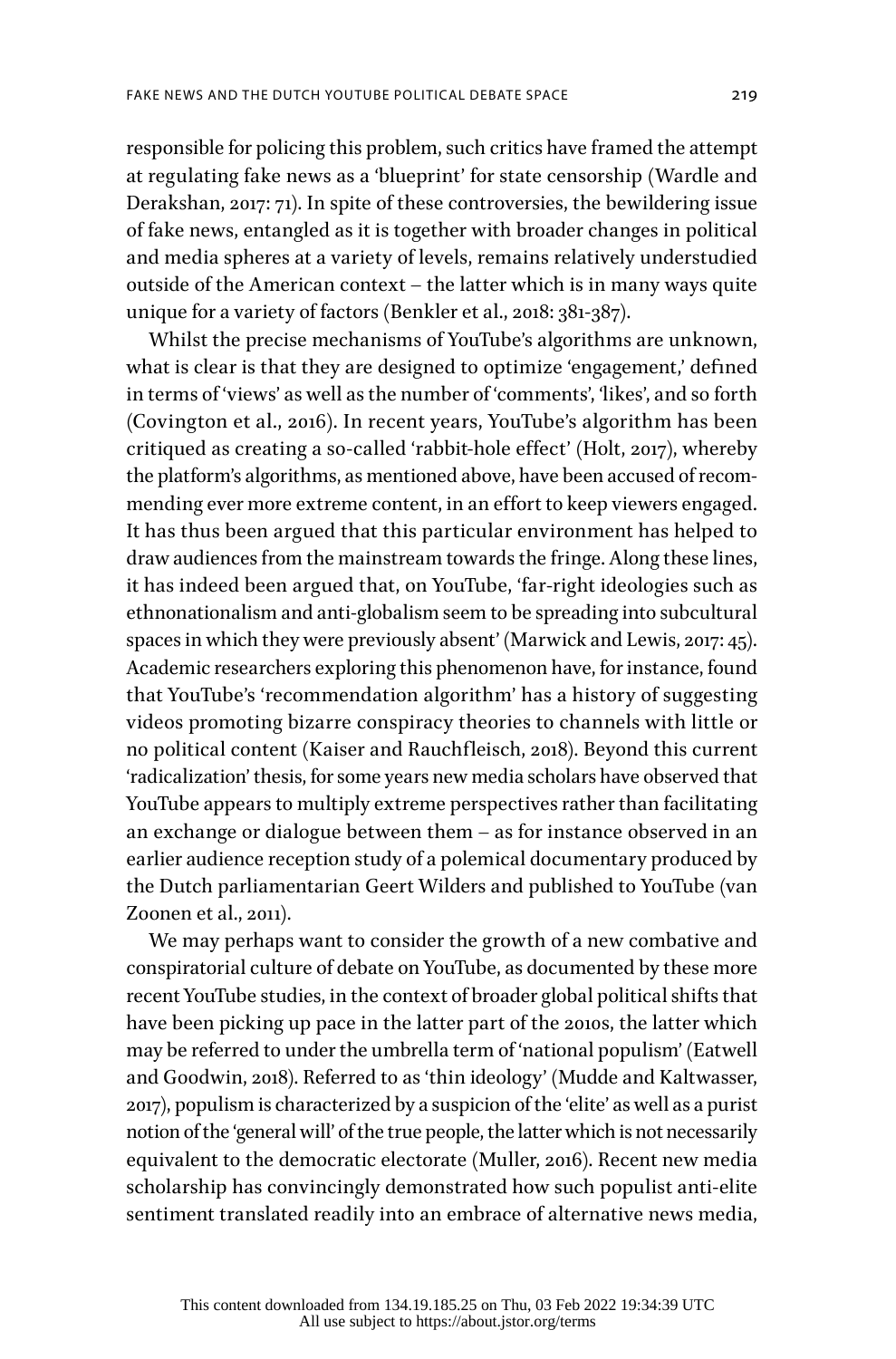particularly in the US context in which the rise of an 'alternative partisan news system' is said to have played a crucial role in the last presidential election (Benkler et al., 2018). While there exists right and left variants of the concept, right-wing populists tend to have an advantage in speaking to nationalist issues (Goodwin and Eatwell, 2018). In the analysis of political scientists Matthew Goodwin and Roger Eatwell, national populism can be characterized by four factors, that they call the 'four D's'. These are a *distrust* in the liberal 'establishment', the *destruction* of long-held communal identity owing to forces of globalization, the relative *deprivation* as 'neoliberal' economics leads to a rise in inequality and finally the political *de-alignment* from traditional political parties. Whatever the political valence of national populism going forward, Goodwin and Eatwell conclude that these four factors are destined to have 'a powerful effect on the politics of many Western countries for many years to come' (Goodwin and Eatwell, 2018).

#### **Fakeness and hyperpartisanship**

Thus far the problem of fake news has primarily been studied in the context of Anglo-American national populism, specifically the political communication surrounding the Brexit referendum and the insurgent Trump campaign and subsequent presidency. Furthermore, most current studies of fake news have tended to focus on the US context, where institutional trust levels in media and in the government are said to be at an all-time low (Edelman, 2018) and political polarization stands at an all-time high (boyd, 2017). In that context, it has been noted that the standard designation of 'fakeness', as a diagnosis to be remedied by 'fact-checking', fails to acknowledge a much more profound epistemological problem. As has long been argued in the literature on the sociology of scientific knowledge, 'facts' are better understood as products of negotiated settlements amongst domain experts (Latour and Woolgar, 1976). The atmosphere of general suspicion towards expertise that underpins the rise of national populism thus poses a fundamental epistemological problem. This same general atmosphere of suspicion furthermore works to undermine trust in professional media institutions as the arbiters of facts. It is argued that this particular context plays into an innate psychological tendency to seek out bias-confirming information.<sup>2</sup>

<sup>2</sup> Indeed, from the social psychology perspective, 'fake news' would arguably represent a more 'natural' human preference than 'facts', insofar as the former more readily provides support that conforms to the 'moral foundations theory' of human values (see Haidt, 2012).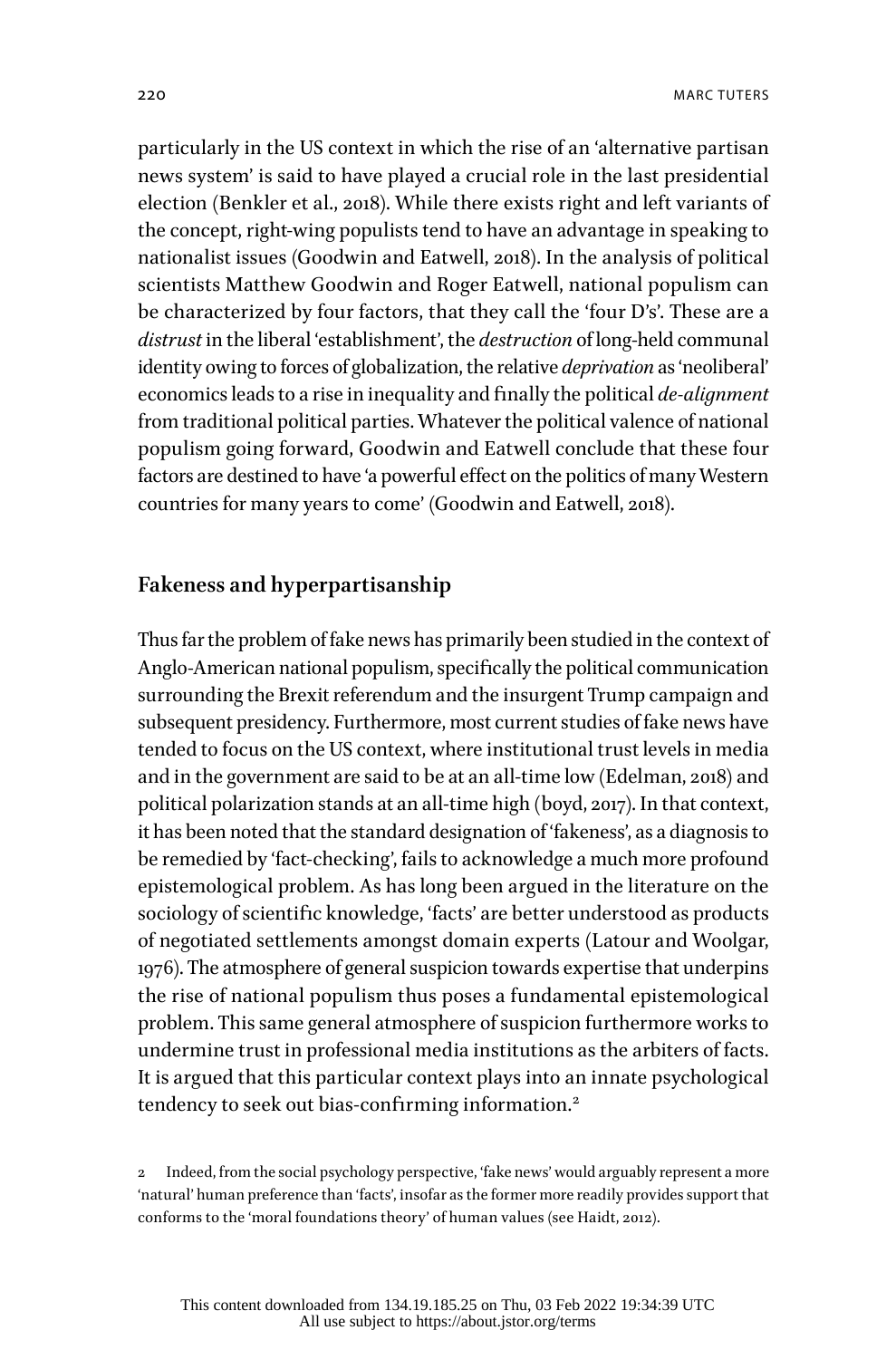A leading scholar in the field recently posed the dilemma thusly: in the US, somewhere between '25 and 30 percent of Americans willingly and intentionally pay attention to media outlets that consistently tell that audience what it wants to hear, and *what that audience wants to hear is often untrue*' (Benkler et al., 2018: 367, emphasis added). In the aforementioned context, such scholars furthermore suggest that technocratic solutions designed to regulate and censor this fake news would be 'neither feasible nor normatively attractive as they would certainly generate heated protest from a large spectrum of the populace' (367). Even in less politically polarized contexts the problem of regulation is extremely challenging. It is not isolated cases of fake news that are at issue but the larger problem of what these scholars refer to as 'network propaganda', which constructs 'materially misleading' narratives from a tissue of facts (102). Because it is extremely difficult to establish 'ground truth', reliable technological solutions to the problem of fake news are thus unlikely at present (377).

In light of the former diagnosis, the empirical study below reframes the issue of 'fake news' in the Dutch-language YouTube space by profiling the emergence of a network of channels engaged in political debate and commentary. It conceptualizes elements of this network as hyperpartisan, in the sense that they are 'openly ideological web operations' (Hermann, 2016). Whilst marginal in comparison to mainstream Dutch news organizations these channels nevertheless appear highly engaging, at least from the perspective of the YouTube algorithm. As alternative news organizations almost all of these channels are unique to YouTube, making them 'natively digital objects' (Rogers, 2013: 1). The empirical research that follows is thus concerned with understanding how these channels work, what their issues are, how they 'do' Dutch national politics, and how they differ from the mainstream.

#### **YouTube's 'related channels' and Dutch political space**

Following the 'digital methods' approach (Rogers, 2013), 'the discussion that proceeds here can be considered as an endeavour to 'repurpose' YouTube as a research device by thinking along those lines that the platform makes available to the public. In particular the approach uses YouTube's 'related channel' algorithm as the basis for an analytical method that takes a set of Dutch alternative news channels as its primary site of study. As a forewarning, it is important to recognize the contrived or 'artificial conditions' with which the medium frames the object (Rieder et al., 2016: 3). These conditions effectively make it impossible for the digital methods researcher to identify where the medium ends and where in turn the social begins. Though we do have a sense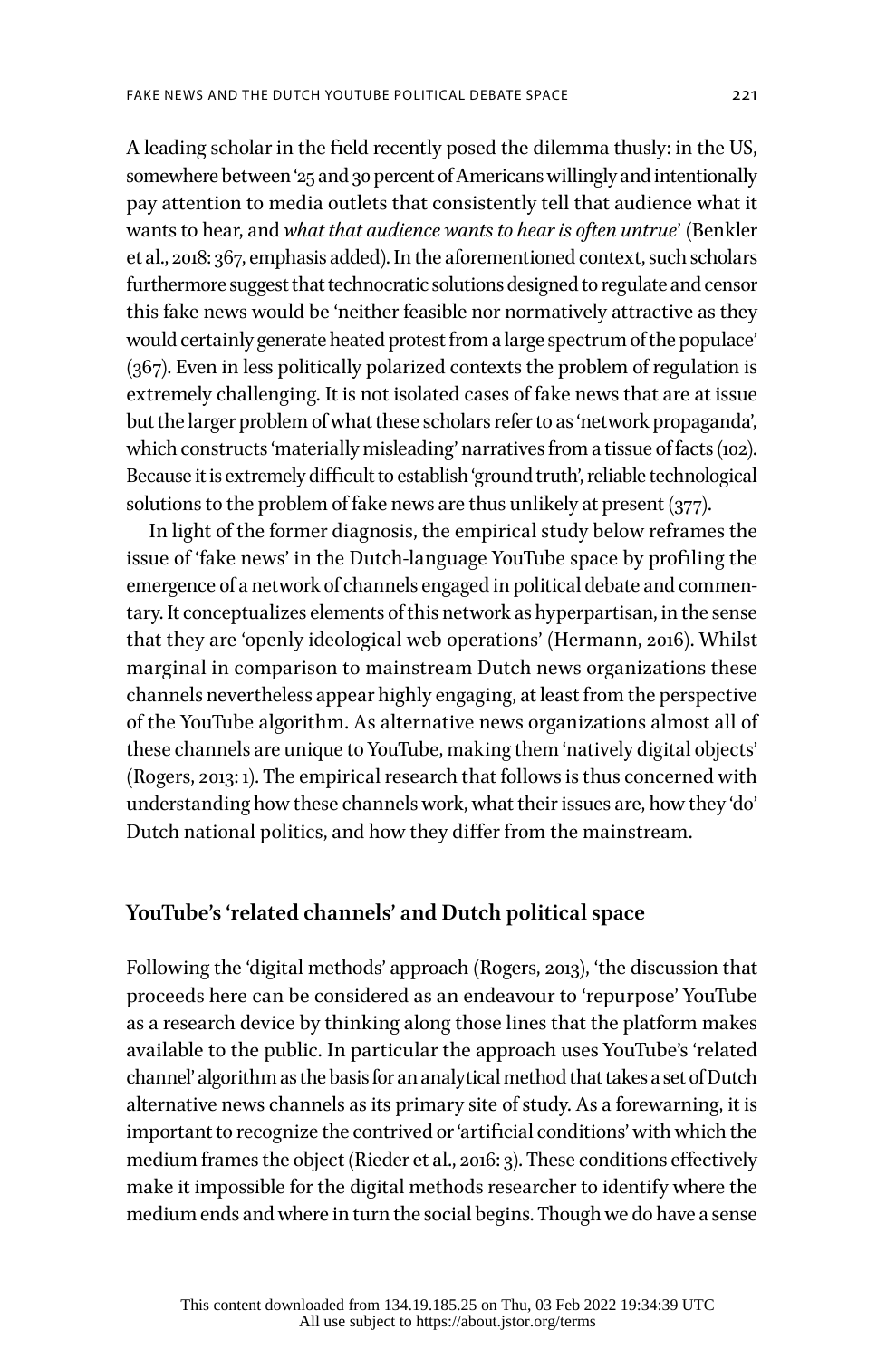**Figure 7.1 Related channels on YouTube. Table where the top row displays the name of each Dutch political party and the columns below each of these are the media organizations associated with each party's YouTube channel. 29 March 2019**



LIST OF MOST IMPORTANT NEWS ORGANIZATIONS (RELATED CHANNELS) Source: YouTube3

of how some of YouTube's algorithms work from both the official corporate statement (Press, 2019), as well as from attempts by scholars to 'reverse engineer' or 'teardown' the platform (Bessi et al., 2016), the precise functioning is unknown and in any case likely to change, thus frustrating the exact reproducibility of any of our findings. At any time, YouTube may furthermore suddenly and unaccountably change its algorithms, which are in any case invisible to all but certain engineers at YouTube. Needless to say, *the capriciousness of platforms* renders the effective control of variables practically impossible. Whilst the latter is axiomatic to digital methods it should also be recognized as an inherent limitation of the methods as well. For these reasons the present report is thus best approached as 'snapshots' of a milieu that is constantly in flux.

The empirical research focuses primarily on repurposing YouTube's 'related channels' for the purpose of analysis of the Dutch political space. In order to delineate what we are here calling the Dutch 'political debate space' in YouTube, we started from the channels corresponding to the Dutch political parties. Since all 13 Dutch national political parties currently in

<sup>3</sup> Note that the Dutch labour party visualized on the far right of the graph did not return any related channels.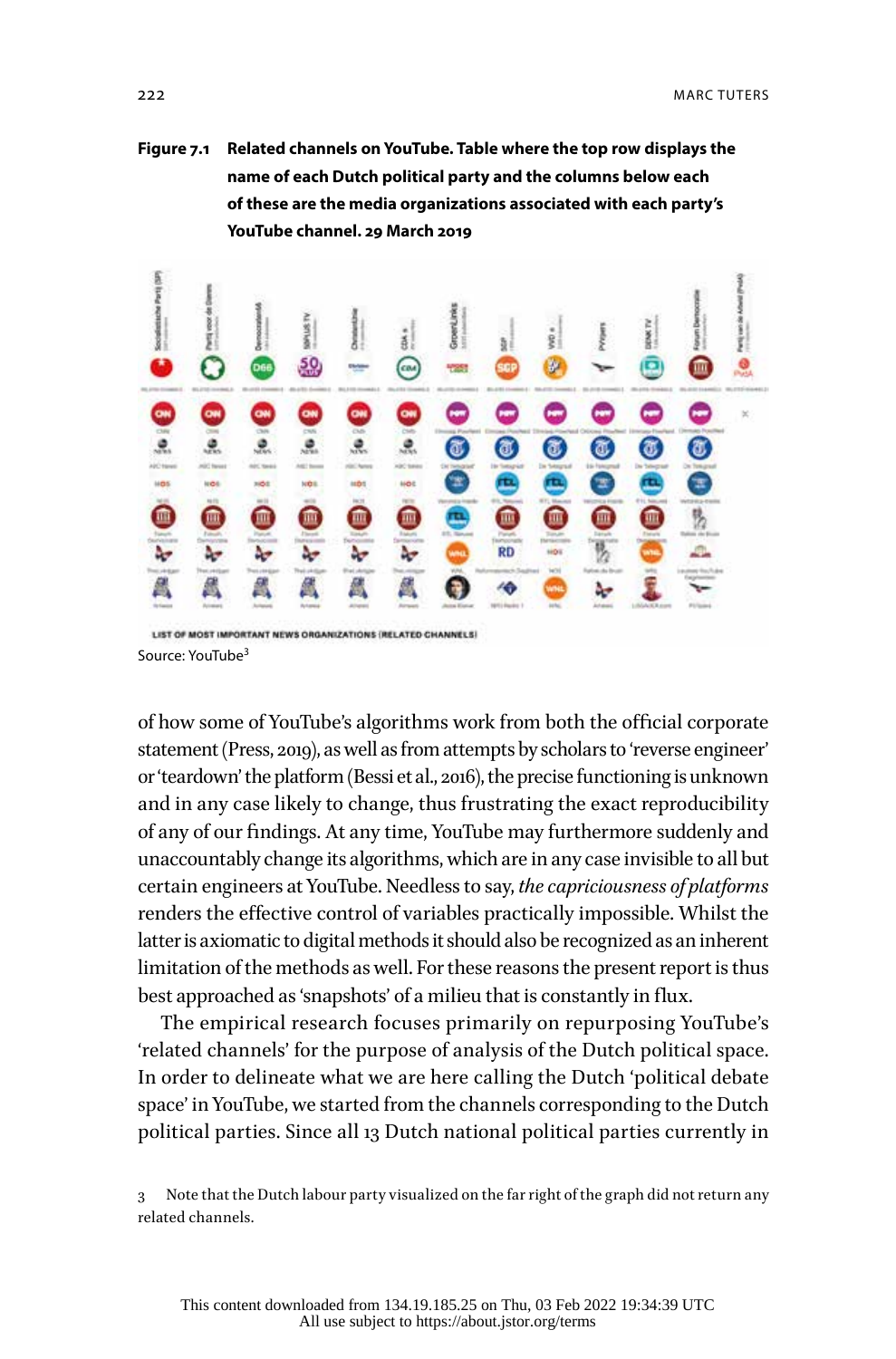the parliament have a YouTube presence, we used these channels as a 'seed list', or set of starting points, for the subsequent research. Starting then from this seed list the first technique compares all of the channels that YouTube classified as related to those of the Dutch political parties. This particular approach to categorization in all likelihood involved no human oversight; rather, it should be understood as an artefact of how the algorithm 'values' the object, in relation to the aforementioned 'engagement' metrics. Following the digital methods approach, the analytical gambit here is that the channels that YouTube suggests may be treated as a measure of how the platform views those parties.<sup>4</sup>

The most unusual finding is that the algorithm relates one particular channel to almost all parties across the political spectrum: Forum voor Democratie (FvD). As a new 'Eurosceptic' party with a younger demographic than the established nationalist populist Partij Voor de Vrijheid (PVV), FvD and its agenda seem to dominate discussion in political debate in a network of 'alternative' channels discussed below, several of which YouTube relates to the parties, most notably 'TheLvkrijger'. Before going on to discuss these alternative news channels in detail, the next most striking finding here is how the algorithm seems to organize the political spectrum in relation to different 'establishment' news organizations. One cluster of parties is associated with CNN, ABC, NOS5 and another around *De Telegraaf*, media organizations that may be considered as relative liberal and conservative/populist, respectively. While it is not necessarily easy to arrange the Dutch political parties on a left-right axis – as many smaller parties are more issue-based – it is worthy to note how the algorithm groups the Groen Links and Denk parties with centreright and right-of-centre parties. In addition to *De Telegraaf*, the algorithm also relates all of the parties in this latter cluster to alternative Dutch news organization: Omroep PowNed, a public radio and TV broadcast renowned for its satirical news show, PowNews, which often ridicules politicians with provocative questions. In what follows we will categorize Omroep PowNed, along with *GeenStijl,* a blog popular for its similarly abrasive style, as members of the *established anti-establishment* alternative news organizations.

That the algorithm also relates the parties to a smattering of large Dutch commercial and public media channels (WNL, RTL Nieuws, NPO Radio 1,

5 Note that we removed most US channels from Dutch media network visualization below.

<sup>4</sup> One should note here that social media use machine learning for predictive consumption in which 'success' is a measure of how correctly the algorithm predicts what a user will engage with. A well-known critique here is the notion of the 'filter bubble' (Pariser, 2011), which argues that algorithmic categorization can have the effect of narrowing the range of alternate viewpoints that one is exposed to.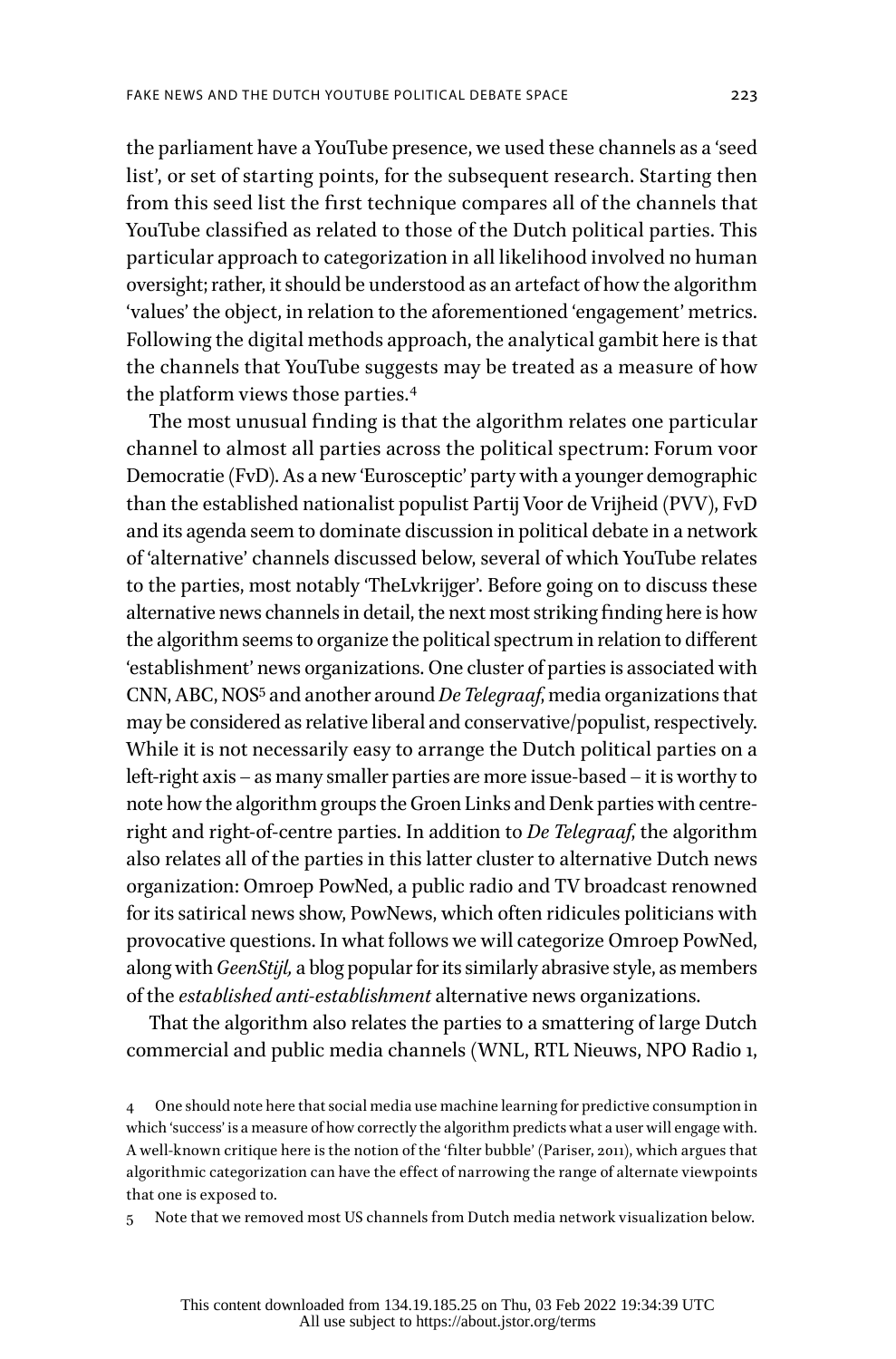#### **Figure 7.2 TheLvkrijger post: Translated into English: 'He who is silent agrees! Don't shut up anymore! This is your country! Claim it!'**



Veronica Inside), is unsurprising as these would be an expected part of an average Dutch media diet. What is likely surprising to those unfamiliar with the Dutch political space in YouTube is the network of alternative or 'alt' channels that YouTube relates to the parties, notably the aforementioned 'TheLvkrijger', but also 'Arnews', 'Leukste YouTube fragmenten', 'Lissauer' and 'Rafiek de Bruin.' With the possible exception of 'Arnews', all of these channels could be categorized as 'openly ideological web operations'. As we will see, these Dutch political debate channels are 'natively digital objects […] "born" in the new medium' (Rogers, 2013: 19), as opposed, for example to Omroep PowNed. While some of these channels, like TheLvkrijger, are transparently partisan, national populist sentiments seem common in this space, as for example captured in a post by TheLvkrijger encouraging viewers to vote in the upcoming elections, which featured the slogan 'He who is silent agrees! This is your country! Claim it'.

#### **The Dutch YouTube media sphere**

In an effort to create a panoramic graph of the larger Dutch YouTube media sphere that would also remain connected to the Dutch political sphere on the platform we used YouTube's related channels algorithm to 'snowball' out from the seed list of the 13 parties to 3 degrees of relations. We subsequently visualized the related channel network with network analysis software,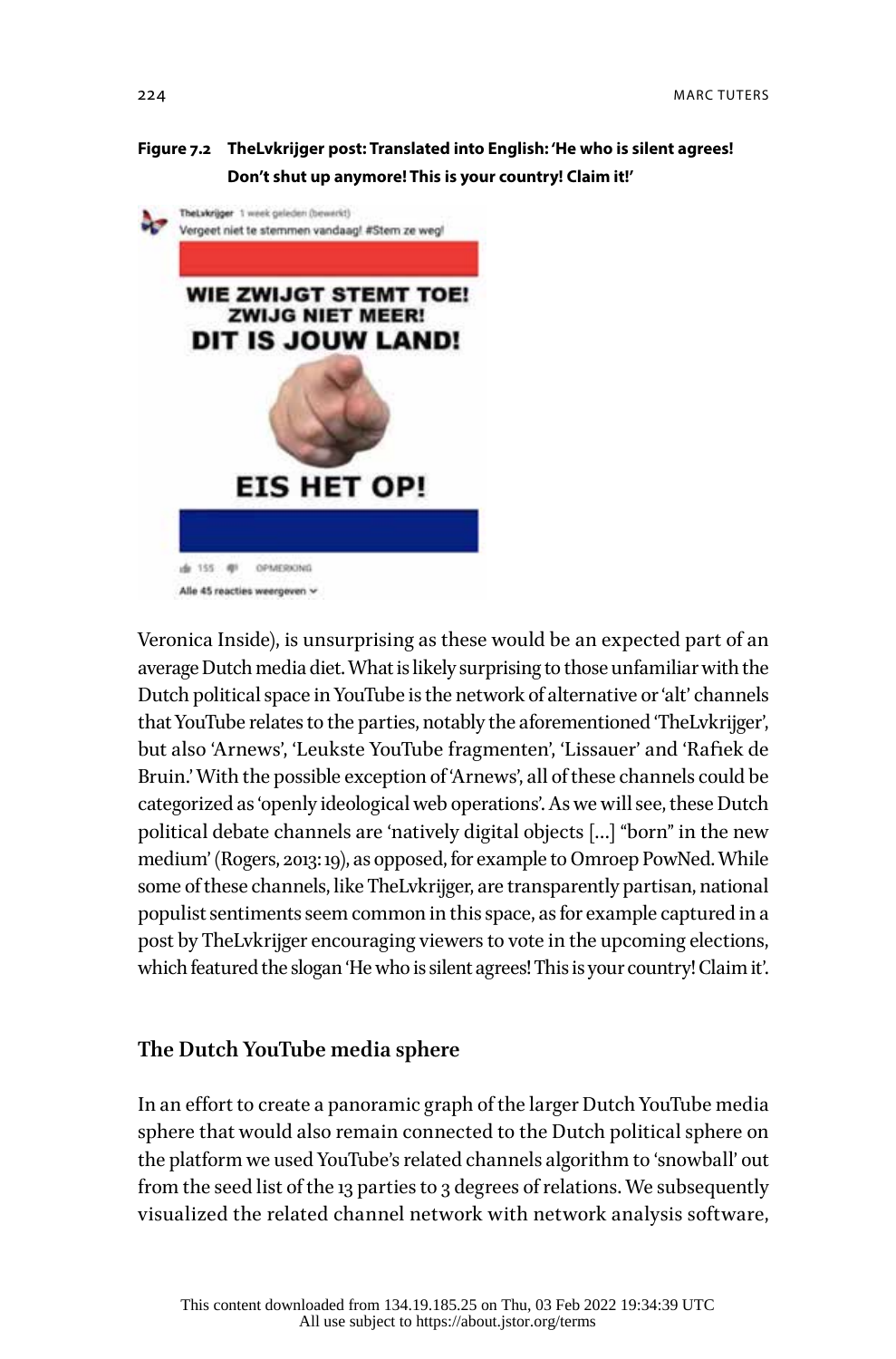**Figure 7.3 Related channels on YouTube. Panoramic graph of larger Dutch YouTube media sphere. This graph was produced two months apart on 29 March 2019 and again on 22 May 2019 with identical outcomes.**



Visualization by Federica Bardelli using Gephi (Basian et al., 2009)

This content downloaded from 134.19.185.25 on Thu, 03 Feb 2022 19:34:39 UTC All use subject to https://about.jstor.org/terms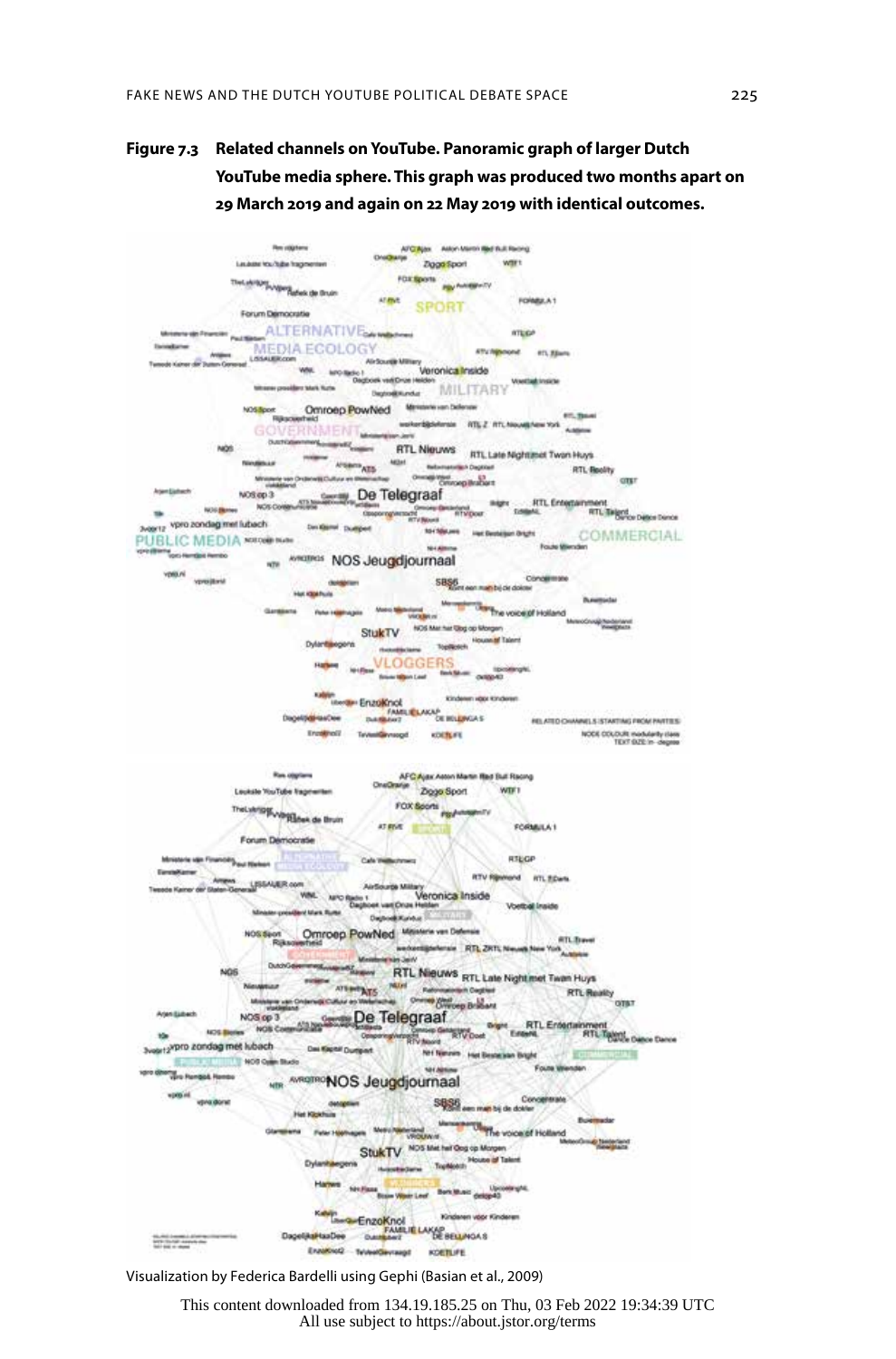where nodes represent channels and edges represent relations according to YouTube's algorithm. The size of the text represents a measure of their relative importance within the network. Finally, relative similarity between channels determines their colouration, clusters which we have then labelled as *government*, *military*, *commercial*, *vlog*, *public*, *sport* and, finally, our specific *alternative media ecology.* The largest nodes in the graph are all 'establishment' media organizations with NOS Jeugdjournaal, RTL Nieuws and *De Telegraaf* at the centre. Slightly outside of the centre another large node is the established, anti-establishment channel Omroep PowNed, known once again for its 'edgy' confrontational style of reportage. If one continues along this same line one encounters the cluster labelled *alternative media ecology* at the centre of which the most connected node is FvD but which also includes a few government channels (for example Eerste Kamer) as well as a number of the aforementioned 'alt' political debate channels which we encountered earlier (for example 'Leukste YouTube Fragmenten'). In the next steps of the analysis we will delve more deeply into these 'alt' debate channels by performing some qualitative analyses of their content.

In both the panoramic map as well as in the prior analysis (based on only a single degree of relations to the seed list), we find the presence of a number of 'natively digital' political debate channels, such as 'Leukste YouTube Fragmenten' and TheLvkrijger. In considering these channels as a type of mini-genre, we can thus compare their style and how they 'do' Dutch politics. At the outset it should be noted that, by certain measures, some of these channels appear quite marginal. 'TheLvkrijger', for example, which YouTube related to half the parties, only has 6.5 thousand subscribers. CNN, which YouTube also related to half the parties, has 6.5 million subscribers. The Dutch political space on YouTube is not that large, however, and in any case, despite differing by orders of magnitude, YouTube related channels algorithm places CNN and 'TheLvkrijger' on the same footing. One degree of relations gives us a collection of 'alt' political debate channels including 'TheLvkrijger', 'Leukste YouTube Fragmenten', 'Rafiek de Bruin', 'LISSAUER.COM', 'Res Cogitans', 'Omroep PowNed', 'Arnews', to which we can add a few more by exploring their relations including 'GeenStijl', 'AllePolitiek' and 'Deweycheatumnhowe'. In analyzing their style, we can observe that 'TheLvkrijger', 'Leukste YouTube Fragmenten', 'Rafiek de Bruin', 'AllePolitiek' and 'Deweycheatumnhowe' are all of a sort, in that all post debate clips or interviews. Furthermore, sites as 'Arnews' and 'LISSAUER' use 'meme' graphics – a style also employed, and in fact pioneered to an extent, by PowNed and *GeenStijl*. Somewhat like Omroep PowNed in style, *GeenStijl* is famed for its provocative anti-PC tone. Settled in the Dutch media landscape (and with PowNed receiving

This content downloaded from 134.19.185.25 on Thu, 03 Feb 2022 19:34:39 UTC All use subject to https://about.jstor.org/terms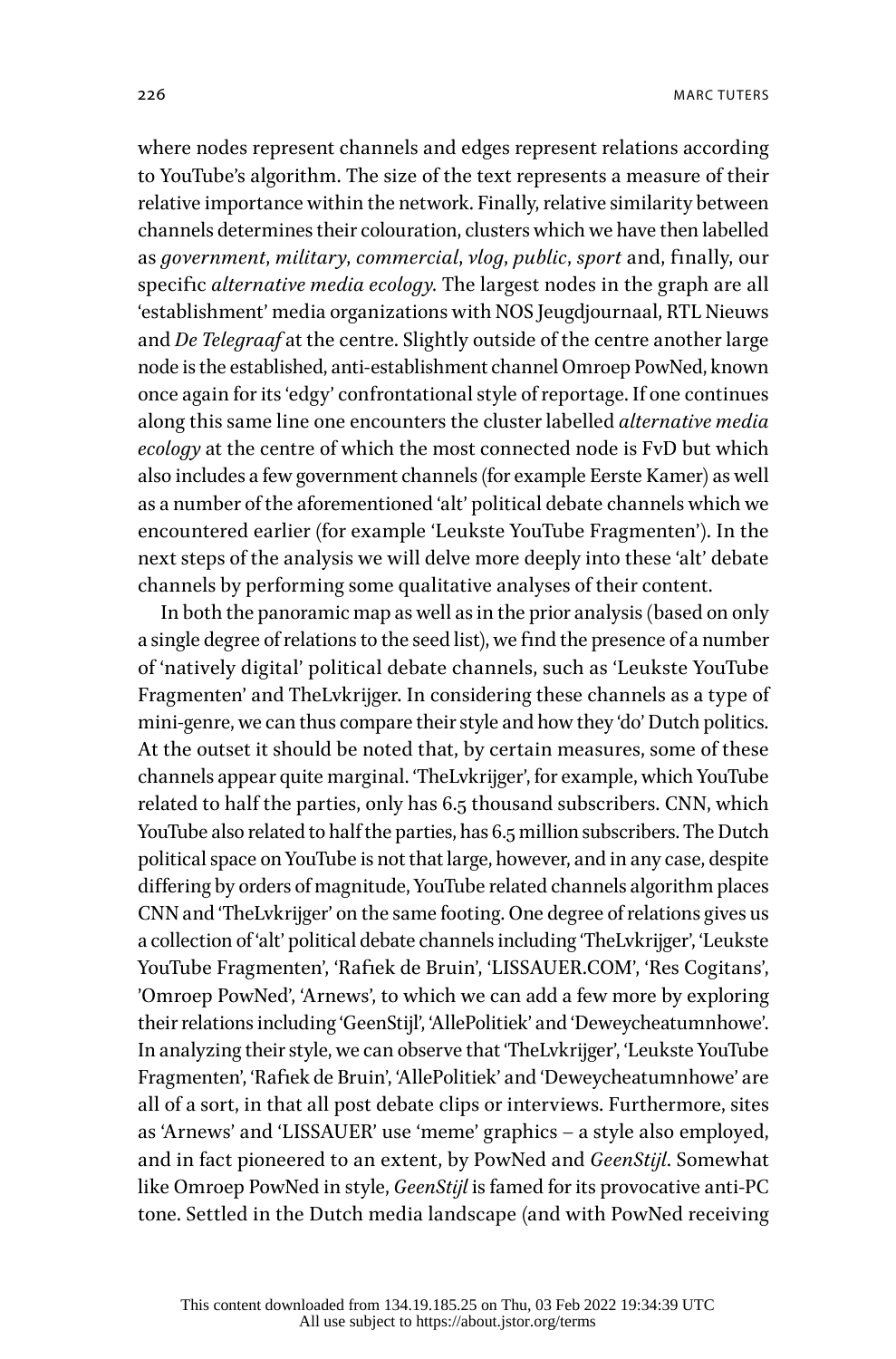structural funds from the government), they can thus fairly be labelled as 'established anti-establishment'. Using clickbait tactics to attract attention, with the notable exception of AllePolitiek, the aim of these channels seems to be to amplify dissensus in the Dutch political space. Whilst this of course stands in marked contrast to the country's long history of consensus politics, where one normatively stands on this depends on one's democratic political theory. Furthermore, whilst several channels are transparently partisan, what is remarkable is that the majority of the most viewed videos in most of the channels focuses on figures from the FvD and PVV.

To provide a synoptic view of the natively digital debate channels' issues one can look at the most commonly used words in the titles of all of the channels in the form of 'word clouds' with words colour-coded and sized by frequency. Those appearing in black are issues such as referendum, climate agreement, dividend tax and Brexit, whist those in colour are the names of parties and their spokespeople. At first glance, what one notices is that 'Arnews' and 'AllePolitiek' appear primarily issue driven, whilst the other channels seem more engaged with Dutch political personalities. One can also observe the relative similarity between 'ResCogitans' and 'Leukste YouTube Fragmenten', as channels that both appear partisan towards FvD – on closer inspection this is indeed the case (and in fact they even appear to be run by the same person). Similarly, 'TheLvkrijger' appears to be partisan towards the PVV, which is also the case on closer inspection. As with the thumbnails, discussed above, the names of the figures from both these parties commonly appear in all these channels video titles. Further scrutiny reveals all of these channels to be at least somewhat sensationalistic, with 'Arnews', often using terms like heated debate ('verhit debat') in order to describe content. The more partisan of the channels follow an antagonistic logic when commenting on parliamentary debates, identifying the winner or loser of a given debate, at times resembling a debate genre familiar on YouTube, for example in videos featuring Jordan Peterson, often labelled in the style: *Jordan Peterson DESTROYS so and so*.

Alongside the related channels findings, the fact that official Dutch parliament channels, along with Forum voor Democratie (but not the other Dutch political parties), are clustered alongside these 'alt' debate channels seems peculiar. Given the aforementioned capriciousness of platforms, might these findings be attributable to an *excited algorithm* in the aftermath of FvD's surprising success in the senate elections? If so, then one would expect these findings to differ when reproduced at another point in time, either revealing an underlying stable state of network composition or else another excited state. With this question in mind we reproduced these first two methods, that were initially explored prior to the provincial (senate)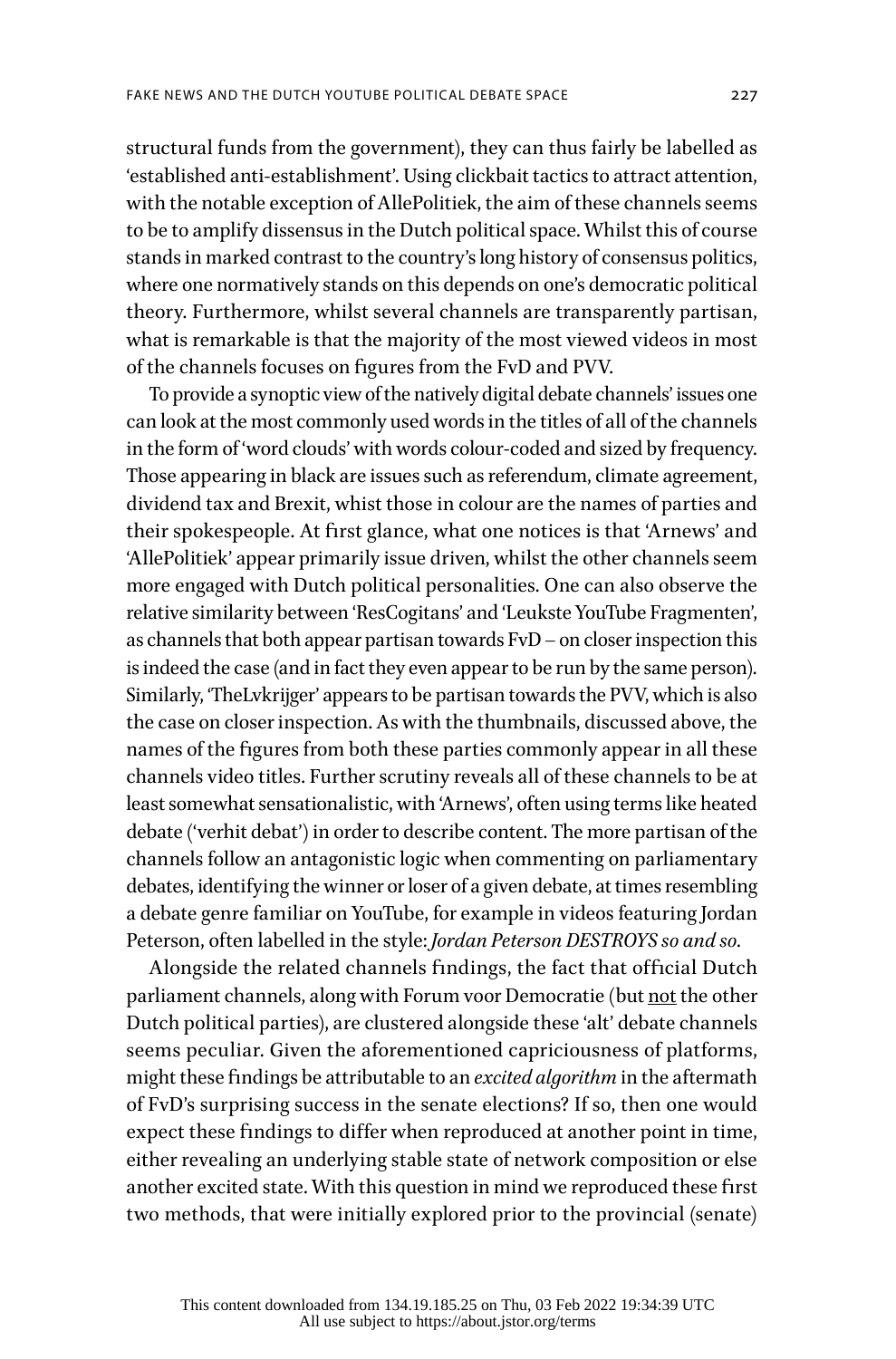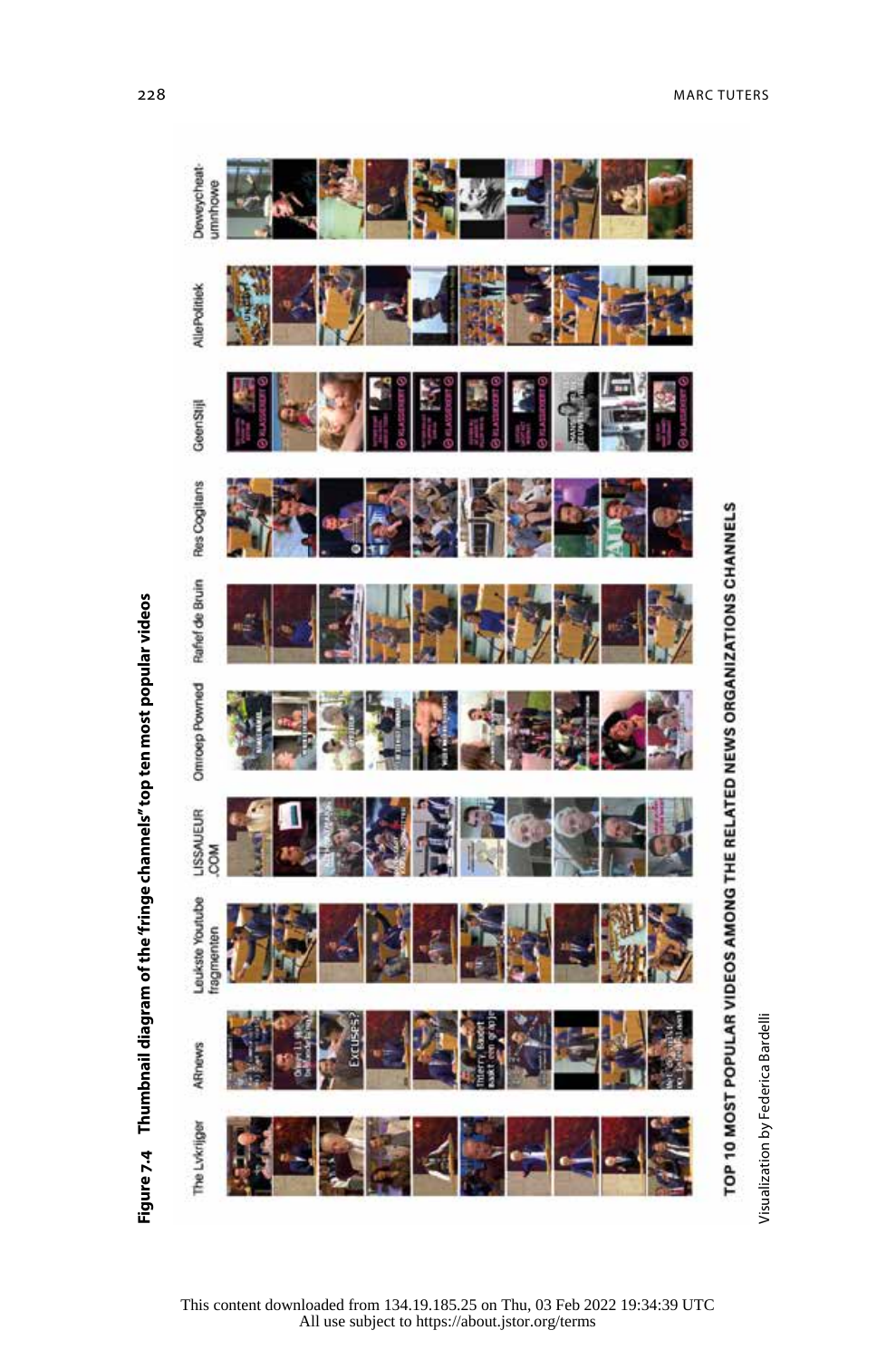#### **Figure 7.5 Screenshot from the 'About' page on Cafe Weltschmertz's YouTube channel which includes a sarcastic 'trigger warning' for viewers who might be angered by its frank approach to political debate, as well as crypto-normative espousal of 'democratic hygiene processes'**<sup>7</sup>

|                                                                                                                                                                                                                                                                                                                                                                                                                                                                                                                                                                                       | Cafe Weltschmerz<br>23.WAXA<br>55.3K abonness<br>-7239500 |                  |  |                                             |      |   |                                                                                                                  | <b>MALAZIN MALAZIN REAL</b><br><b>ABONNEREN</b> |
|---------------------------------------------------------------------------------------------------------------------------------------------------------------------------------------------------------------------------------------------------------------------------------------------------------------------------------------------------------------------------------------------------------------------------------------------------------------------------------------------------------------------------------------------------------------------------------------|-----------------------------------------------------------|------------------|--|---------------------------------------------|------|---|------------------------------------------------------------------------------------------------------------------|-------------------------------------------------|
|                                                                                                                                                                                                                                                                                                                                                                                                                                                                                                                                                                                       | WDEO'S                                                    | <b>PLAYLISTS</b> |  | <b>KANALISH</b><br><b><i>DATE MAYOR</i></b> | OVER | ä |                                                                                                                  |                                                 |
| Beschrijving                                                                                                                                                                                                                                                                                                                                                                                                                                                                                                                                                                          |                                                           |                  |  |                                             |      |   | Statisticken                                                                                                     |                                                 |
| <b>PERMIT MATTERS</b><br>the company's company's product to the company's state of the com-<br>Once gesprekken kunnen politiek, of maatschappelijk inconnete inhoud bevatten en imbedoeld angst, onzekerheid of woede<br>sproepen. Wij beroepen one op de bij wet geregelde journalisitieke wijheid als fundament voor een plurforme sameroeving en<br>To colonization derivativation processors. The colonization of the colonization of the colonization of the colonization of the colonization of the colonization of the colonization of the colonization of the colonization of |                                                           |                  |  |                                             |      |   | electric control that several process<br>Lid geworden op 26 nov. 2012<br>and a series of the control of the con- |                                                 |
|                                                                                                                                                                                                                                                                                                                                                                                                                                                                                                                                                                                       |                                                           |                  |  |                                             |      |   | TT.085.132 weergaven                                                                                             |                                                 |

election, at the time of the EU parliamentary elections. Remarkably, we found no substantial difference in either the channels that YouTube considered as related to the parties (see Appendix 7.1). Moreover, the panoramic graph remained *identical,* $^6$  suggesting that it may thus reflect an underlying stable state of how the algorithm currently categorizes the larger Dutch YouTube media sphere (see Figure 7.3). Because the EU elections did involve several other parties, we did however identify the presence of two new clusters in the panoramic graph: one of which, associated with the new pan-European Volt party, floats on its own completely disconnected from the overall network; and another, associated with Dutch Pirate Party, which is connected to the larger network via a channel 'talking-head chat show' called 'Cafe Weltschmertz'. In close proximity to the alternative media ecosystem discussed above, Cafe Weltschmertz seems to frame its political debates in a *tendentious style* similar to some of the channels profiled above – referring to its approach, for example, as 'politically incorrect'. In this same cluster we also however find leftist investigative journalism channels including 'Follow the Money' and *De Correspondent* as well as the expected channels focused on the issue of privacy, 'Bits of Freedom', 'Privacy First' and finally a debate channel called 'Potkaars Podcast' featuring a video on its front page, entitled 'Potkaars praat met iedereen' (Potkaars speaks with everybody). In light of our subsequent discussion of fake news as a topic of debate, the video's description is worth quoting at length: 'If you want real news, you have to cut through the smoke -smoke & mirrors- to get to information and demand a controllable government. Dismissing information as 'fake news' is easy. But what do you replace it with?'

<sup>6</sup> YouTube disabled the related video feature shortly after we completed this analysis (YouTube, 2019).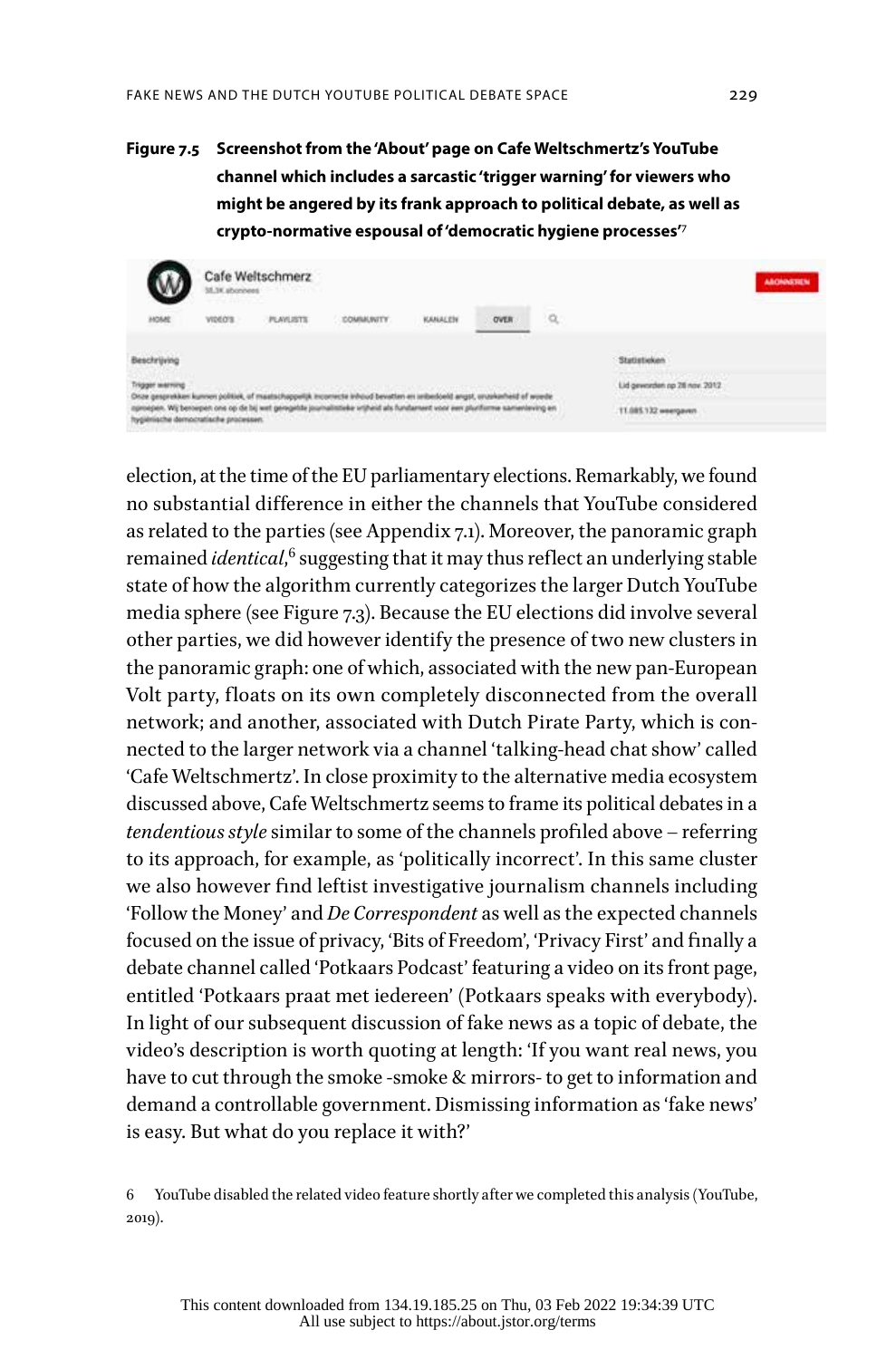230 MARC TUTER

#### **On fake news as issue**

The final analysis concerns how channels in the Dutch political space 'do' the one issue in particular: fake news. We begin with a video from 'TheLvkrijger' of PVV representative Martin Bosma confronting the government minister of Internal Affairs, Kajsa Ollongren in a Tweede Kamer debate on the fake news that became central to her portfolio. In the video Bosma accuses Ollongren of 'playing a strange game' with 'what is truthful and what is not'. Bosma points to a fundamental lack of consensus of what's at issue in the fake news controversy more generally as well as alleging that Ollongren has seemingly tended to change her own definition of what constitutes fake news in order to suit her political purposes. When examining the comment section below this video we see commenters echoing Bosma's sentiments and questioning Ollongren's integrity, expressing the need for a concrete definition of fake news (45 likes). Commenters furthermore speak of Dutch public broadcasting as fake news that does 'nothing but mislead citizens' (78 likes). $^8$  This latter use of the concept of fake news echoes Trump's use of the term as means of attacking the establishment media.

Another video of interest, also published by 'TheLvkrijger', features a PVV-organized populist-type debate with pundits on the topic of fake news ('nepnieuws') and the European Union. Similar to the aforementioned Trumpian framing of fake news, the debate discusses the supposedly leftwing bias in the establishment media, as represented in one participant's statement that 'media serve the ideology of the establishment'. Again, we see positive reception in the comment section where a commenter writes about the Dutch public broadcaster 'NOS = FAKE NEWS', and advocates viewers to seek their news from alternative sources on YT.9

In another video on the topic, this time published by *GeenStijl*, a reporter asks politicians leaving the Tweede Kamer about the issue of 'fake news'. This time the reporter's questioning revolves around proposed European

8 The number of likes on a comment can be treated here as a measure of agreement with these sentiments expressed therein.

9 This theme of framing of 'NOS is fake news' and 'NOS is left-wing propaganda' came up in multiple comments of multiple videos.

<sup>7</sup> Without offering any analysis of this particular unique term, for reasons of brevity and focus, it is nevertheless worth noting here that one of the signature accomplishments of some of the American alternative partisan news system, especially those on the far-right, has been to introduce new terminology in the hopes of normalizing certain formerly radical conceptual frames (Hatewatch Staff, 2015; Benkler et al., 2018: 128-132). In political punditry this technique is sometimes called 'opening the Overton window' (Marwick and Lewis, 2017: 11)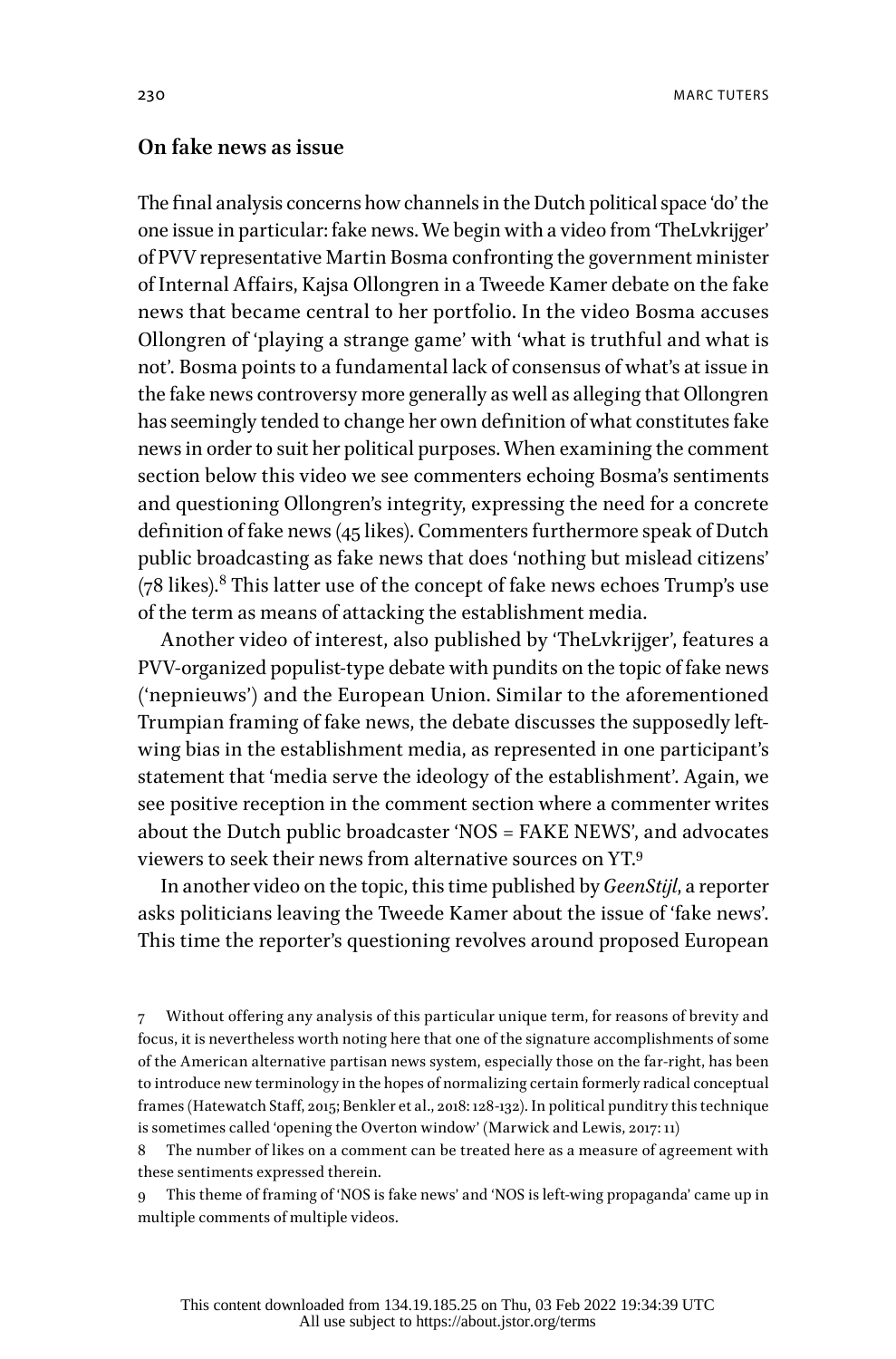#### **ARnews AllePolitiek** Deweycheatumnhwer DeLeuksteYTF DEBAT **KAMER SCHAAP BAUDET** 31102018 **ZWARTE TWEEDE** THIERRY **MOTIES WILDERS** DEBAT **FVD MEACONILIDE** ACTIC VS. **DERAT BEGROTING DEEL** INTERFLIFTES **BAUDET RUTTE** DEBAT vs. THEFRAY **BREXIT DENKGEKKIES** TOP RUTTE **BESCHOUWINGEN** THEO TCDA ALB2 MEDGER ANDSE GASWINNING GEERT HIDDEMA **BESCHOUWINGEN ELROPESE** 201B **MELERS** DIVIDENDEELASTING **INSIENG** NET **BOSMA** OPPOSITIE AFSCHAFFEN **DEEL MARTIN WI BANATAKWINGED ALCIENENE** puru TWEEDE **ALGEMENE** none THEO NET<br>ARD STELN  $4.117$ FORTUNNE AND<br>MO-DOLD<br>MO-DOLD<br>MAD<br>MAD<br>MAD<br>MAD<br>MAD<br>MAD<br>MAD<br>MAD TEGAS.MA 02102018 FERSTE vinneris SVING **POLITIEK** PM KAMER **KLAVER** WA CENT MARK **HAAR** TWEE TWEEDE **NEDDRAID** CLTMANE **Houston** FAILLISSEMENT cevas **AFSO-WFFING** KAMER 2102018 **HIPPERAL** Lissaur Lvkrijer ResCogitans Rafiek De Bruin **WILDERS MINISTER BAUDET THIERRY BAUDETFVD BAUDET WILDERS GEERT** RUTTE PVV **INBRENG FVD** PREMIER THIERRY **BOSMA** SPREEKT **WILDERSPVV** TEGEN **MARTIN** BU. DENK DEBAT **FORUM** DENK **STIP** pwu **BUSINESS K11211 VVD** NRO CLASS NEDERLAND BUTTE **MACHIEL** AZARKAN THEO NEDER AND GRAAF **HIDDEMA** DESIG AMETERTIAN THIERRY **GRAAFIAA** PAREMENT DEMOCRATIE BAUDET SCHOOL DUNNADEPWD 25112017 **TWEEDE** BOSMA **FRITSMA** NEDERLAND 2018 MARTIN PVV. BLUVEN **DEIL** TF GL. COA **HUTTE** GAST KLAVER **Burns** ijg CONGRES MENSEN non. **AGEMA** R-DK **JPVD** MF. REFERENCIAN **GEWOON** ami NANNINGA 自自由 **ANNABEL DBE** HARM<br>ITOMIN<br>INDI KAMER PVV **VVD** ADE **MOTERDAN BERANCICA BLISNESS TEGEN ALCEMENE**  $500$ kateri **AGENARIV MARTIN BOSMA** ANNABEL NANNINGA **DENK** SGP WD MACHIEL GRAAF THEO HIDDEMA MARK RUTTE **OZTURK B** GL WILDERS THIERRY BAUDET **DIJKHOFF** AZARKAN **KLAVER D** PVV FORUM DEMOCRATIE **KUZU** TWEEDE KAMER

#### **Figure 7.6 Weighted word lists of the titles of all the videos from the political commentary channels**

Visualization by Federica Bardelli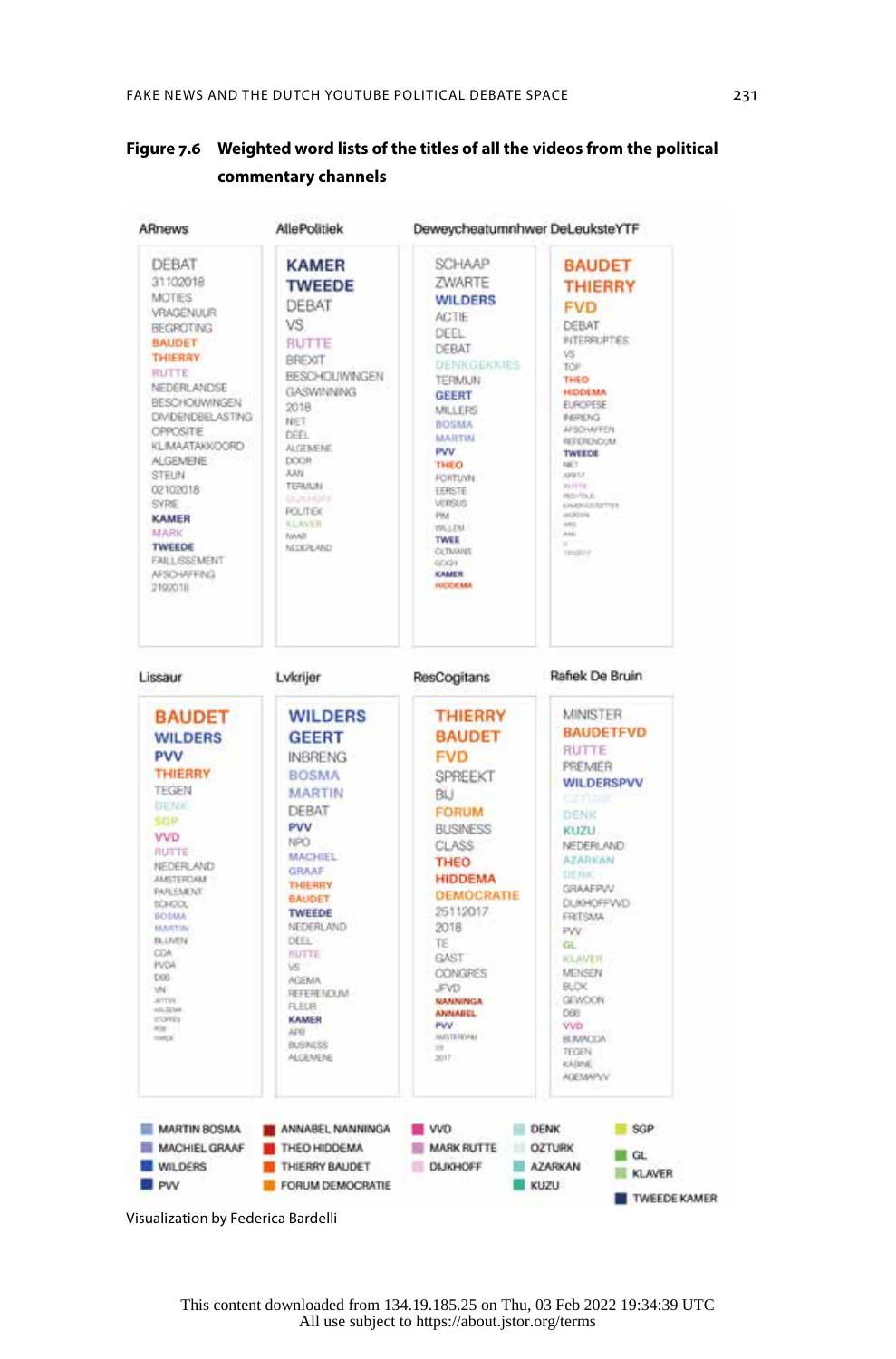#### **Figure 7.7 Screenshot of a comment under the video of 'Leukste YT Fragmenten', referring to a 'hopeless debate' and the lack of consensus on the definition of 'nepnieuws'**

Hopeloos debat. Alle politici, behalve Baudet, houden zich staande op het oubjectieve begrip 'nepnieuws'. Dit is niets anders dan proberen onwelvallige (lees:rechtse) meningen te onderdrukken. En het Hillary/Democratic Party luiverhaal dat Rusland een lowade actor is, is allung ontiracht. Maar Kafka Onwellongren houdt het nog effe lekker Lire la suite





Vrijheid van Meningsuiting en. Leukste VT fragmenten **SO E Grand** 

De twee Olifanten in de Kamer **Grum Derivocratie** 26 k yuns

legislation, rather than Ollongren's engagement with the issue. As per the channel's provocative style, the video does not hide its partisan stance on the issue, titling the video: 'Brussels is censoring free speech'. Again, representative Bosma appears, this time with an attack on liberal political correctness emanating from the liberal technocrats in Brussels, stating 'everything that is not politically correct will be tackled'.10 By contrast other politicians interviewed by the journalist see the necessity of government action in response to the 'crisis' of fake news. In the comments section multiple commenters reiterate the theme of the Dutch Government itself being 'fake news'.

A video published on 'Leukste YouTube Fragmenten' features a Tweede Kamer debate fragment, once again on the concept of freedom of speech, this time by FvD leader Thierry Baudet. In this clip Baudet makes a sophisticated conceptual point on the alethiological (the study of truth). Using logic, Baudet tries to refute Ollongren's concept of fake news as fallacious. He argues that if for an atheist god is not true, then that would not make preaching a form of disinformation. Based on this argument he then claims that Ollongren would 'accuse the teachings of Catholicism of being untrue' and thus 'a form of disinformation'. After his sophistry, Baudet then goes on to make the point that state actors should *not* be allowed to decide what is true and what is not true. 'You cannot trust the state', he says, what 'we need', he argues is 'free press'. In the comments section commenters state that all politicians, besides Baudet, define fake news subjectively in particular falling back on the Russian 'evil actor' narrative, which a commenter characterized as 'Orwellian'.

Although our analysis in the report did not include any left-of-centre Dutch political commentators, this is not to say that they do not exist on YouTube. Rather, the methods we used did not bring them to the fore. Indeed, alongside the 'alt' channels profiled above we can in fact find a video of Arjen Lubach's Zondag met Lubach, the VPRO broadcast in which the commentator,

<sup>10</sup> Political correctness is a very popular straw man amongst 'dark intellectual web' figures like Jordan Peterson on the right (Weiss 2018), but also left-wing figures such as Slavoj Žižek.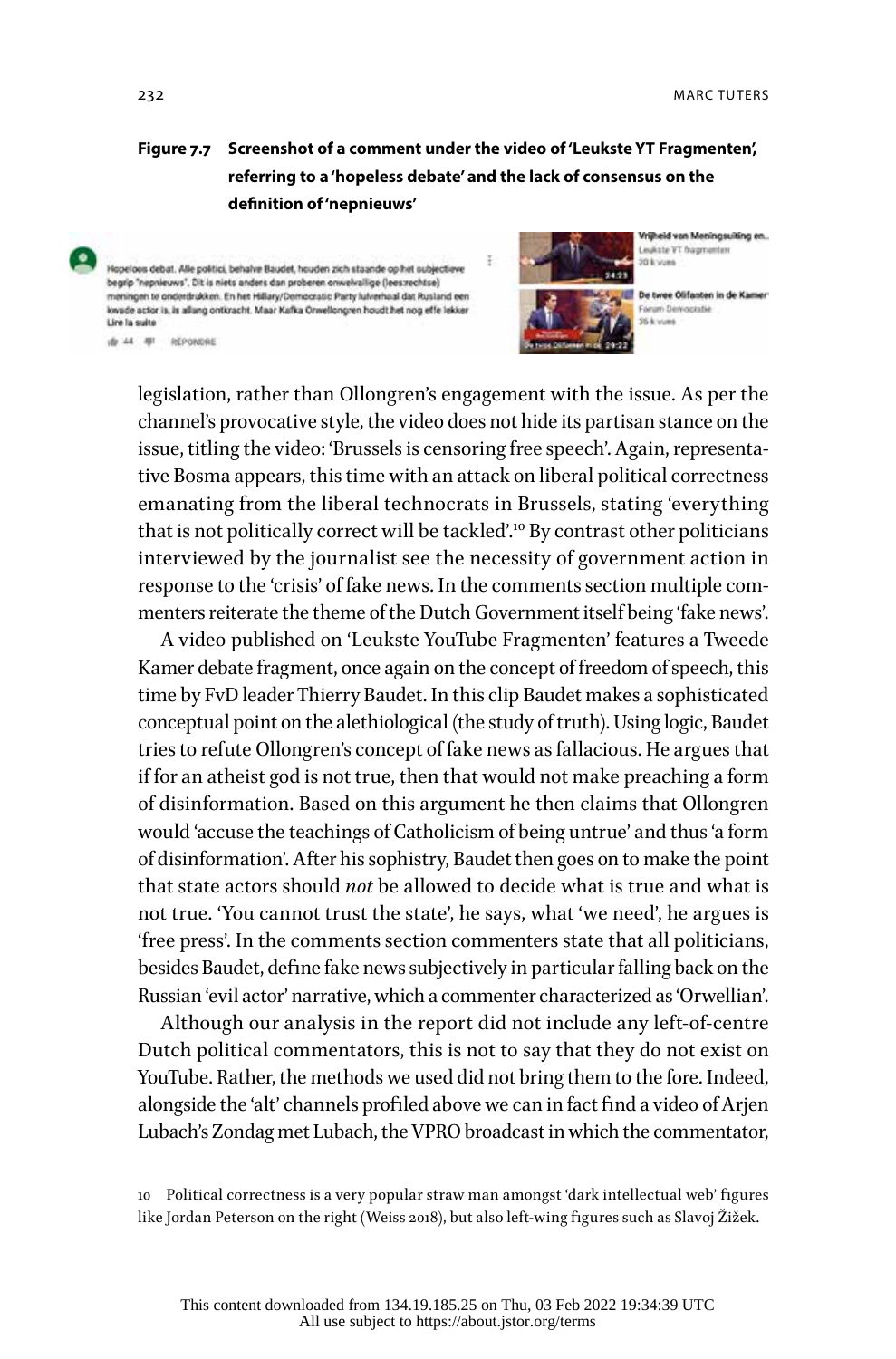as with the one on the Green Style video, critiques the Russian 'evil actor' narrative. In Lubach's opinion the real threat is in fact an alt-right conspiracy

#### **Conclusions: Left-leaning bias?**

Academics are often accused by conservatives of having a left-leaning bias; indeed, apparently evidence reflects these allegations (Abrams, 2016). This narrative of 'liberal bias' has been one of the central themes of the American new right, extending from contemporary 'neo-reactionaries' (Malice 2019), to 1990's 'culture warriors' (Nagle 2017), and back to the 1960's 'messengers of the right', who pioneered new media formats in order to disseminate their message (Hemmer 2016). And whilst accusations of such perceived liberal bias may be offered against this report, the fact remains that we came by the data underlying our findings by merely following the platform and the way that it categorized the Dutch political parties. In doing so we identified a series of 'alternative' debate channels many of which appeared hyperpartisan – following Hermann's initial definition of the concept as 'openly ideological web operations'. If we were to locate the political bias of these 'alternative' political debate channels in relation to 'establishment' media organizations in the Netherlands, then many would seem to be roughly aligned with the conservative and populist tone of *De Telegraaf*. Closer still to the antagonistic debate style that we observed in many of these channels is the transgressive style of reportage pioneered by the 'established anti-establishment' of *GeenStijl* and Omroep PowNed.

theory, in the style of Pizzagate, which Russian actors merely amplify.

The Netherlands is also well known for having innovated new media formats, notably reality TV. Additionally, one might also say that the Netherlands has been innovative in developing new positions and issues on the right – notably the issue of homo-nationalism (Aydemir 2011). What we may however also be seeing in this research is the possible emergence of US-style right-wing punditry in the Dutch sphere. While it still seems marginal in the current 'alternative' debate space on YouTube space, exemplary here is the channel of 'Paul Nielsen' (24,531 subscriptions), an English language Dutch 'alt-lite' channel which features such titles as: 'NOS is the Dutch CNN | Biased News in Holland' and 'How Marxists took over the Netherlands'. The site claims to be endorsed by Prof. Dr. Paul Cliteur, expert witness at Geert Wilders' hate speech trial and Ph.D. supervisor to Thierry Baudet. This channel may be a bridging node to the figures in what has been called YouTube's 'dark intellectual web' (Weiss, 2018) or its 'alternative influence network' (Lewis, 2018), such as for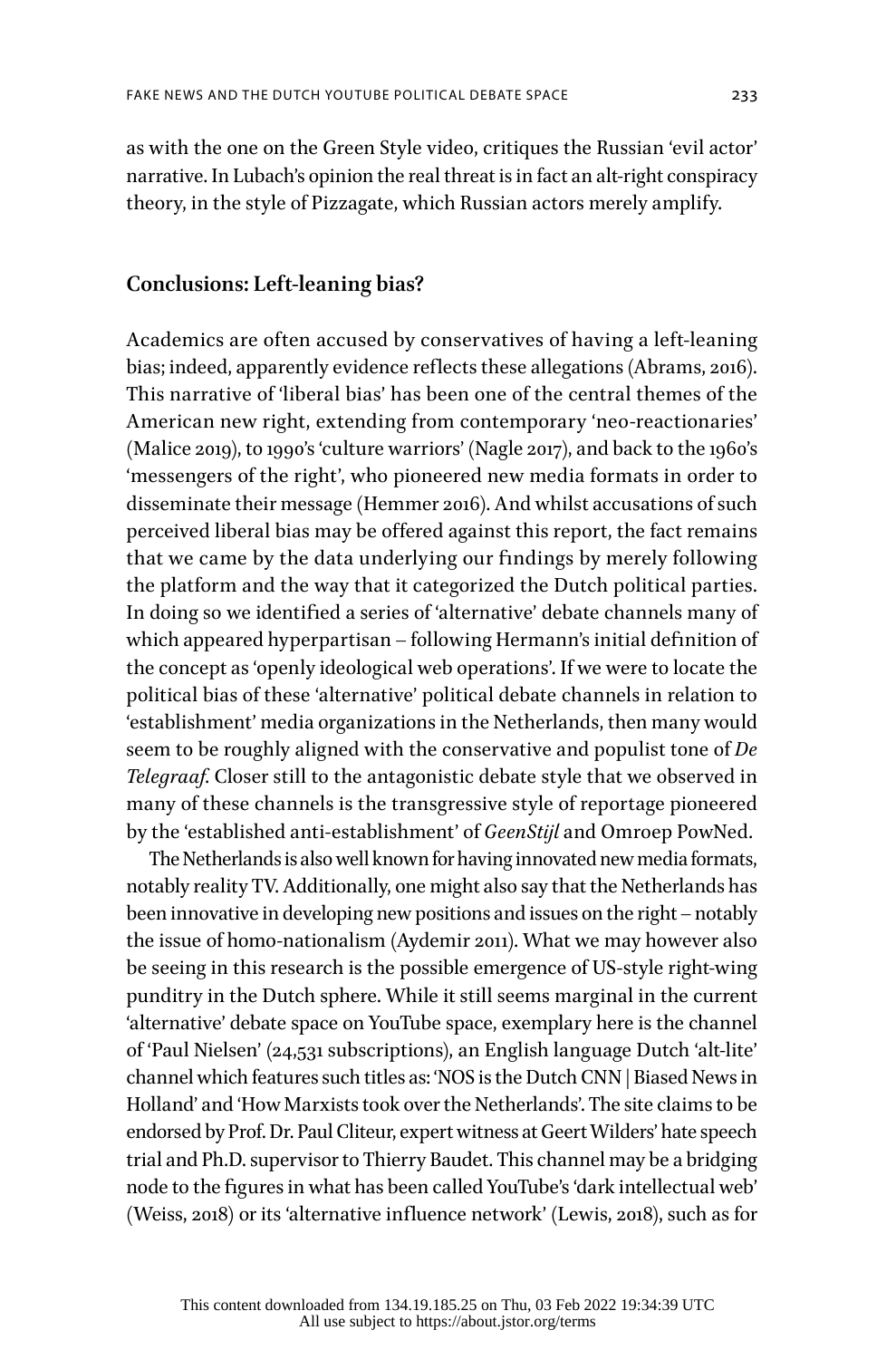example Stephan Molyneux who features a video with the title: 'The Truth About Immigration and Crime in the NL'. At the same time, in scrutinizing a network one should be careful of the guilt by association fallacy. The point is rather to acknowledge the proximity to an active and controversial area of debate within the platform.

While the possible intervention of 'Russian trolls' as a factor in 2016 US elections has been convincingly made (Jamieson, 2018), the Dutch case is different. In addition to the absence of an Anglo-American 'first-past-the-post' electoral system there is a very different media ecosystem in the Netherlands, which for example still has a much higher trust in the general 'establishment' than in the US (Edelman, 2018). Furthermore, as opposed to the 'neutrality' axiom that has characterized  $20^{th}$ -century US news media, Dutch news media have always been partisan. This having been said what we see in YouTube suggests the emergence of a hyperpartisan Dutch new media political space. Currently it is mostly dominated by one party, but other parties may take this as a challenge. Insofar as YouTube represents a media source in the Netherlands, especially for youth, the Dutch YouTube 'alt' political debate space may represent a re-politicization of youth, which runs counter to neoliberalism's historical project of pre-emptive depoliticization (Foucault, 2008). If political pluralism advocates peaceful coexistence of different interests the combative and anti-politically correct tone of much of political debate on YouTube may militate against this. Can the long tradition of consensus in Dutch culture be brought to bear on this new debate culture or is the Netherlands on the path to Americanized Trump-style polarization? In terms of final takeaways, we can say that an inquiry into fake news, which defines the latter as the deliberate manipulations of facts, must also consider the inherently problematic aspects of this very conception as well. For this reason, regulating disinformation can be portrayed as Orwellian 'thought control', which in turn resonates with populists' anti-establishment, conspiratorial frameworks.

#### **References**

- Aydemir, Murat (2011) *Dutch Homonationalism and Intersectionality*, ARC-GS Lecture, https://arcgs.uva.nl/videos/video-artikelen/dutch-homonationalismandintersectionality.html?1556011447190
- Bahara, Hassan, Annieke Kranenberg and Dimitri Tokmetzis (2019) 'Leidt het Algoritme van Youtube je Naar Extreme Content?', *de Volkskrant*, 11 February, https://www.volkskrant.nl/nieuws-achtergrond/leidt-het-algoritme-vanyoutubeje-naar-extreme-content~bea101e3/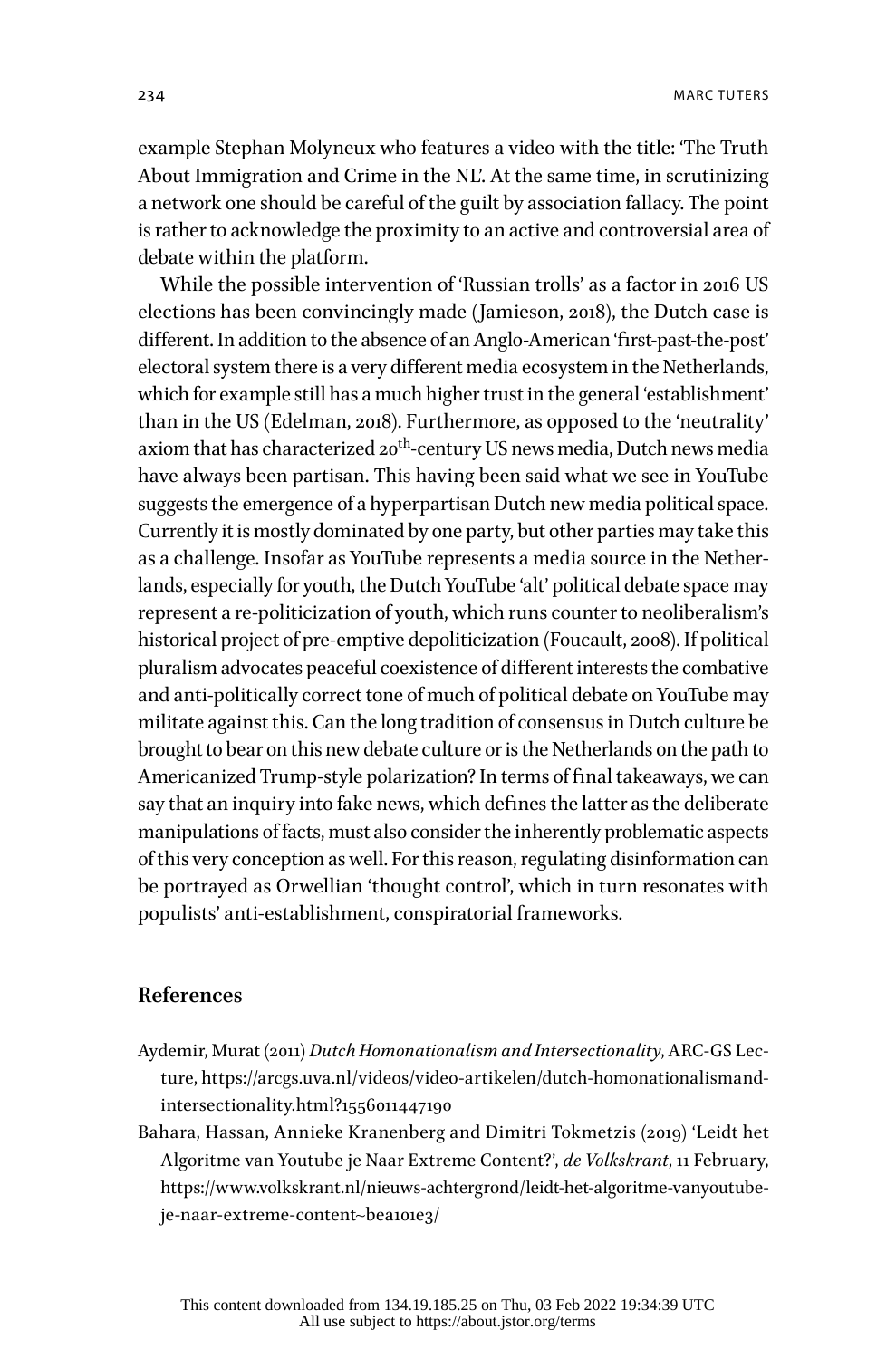- Benkler, Yochai, Robert Faris and Hal Roberts (2018) *Network Propaganda: Manipulation, Disinformation, and Radicalization in American Politics*. Oxford: Oxford University Press.
- Bessi, Alessandro et al. (2016) 'Users Polarization on Facebook and Youtube', *PLoS ONE*, (11)8, pp. 1-13. Open WorldCat, doi:10.1371/journal.pone.0159641.
- boyd, danah (2017) 'Did Media Literacy Backfire?', *Data & Society Points*, 5 January, https://points.datasociety.net/did-media-literacy-backfijire-7418c084d88d
- Eatwell, Roger, and Matthew Goodwin (2018) *National Populism: The Revolt Against Liberal Democracy*. London: Penguin Books.
- Edelman (2018) *2018 Edelman Trust Barometer*. https://www.edelman.com/sites/g/ fijiles/aatuss191/fijiles/2018-10/Edelman\_Trust\_Barometer\_Employee\_Experience\_2018\_0.pdf
- Foucault, Michel (2008) *The Birth of Biopolitics: Lectures at the College De France, 1978-1979*, Edited by Michel Senellart, Translated by Graham Burchell. New York: Palgrave Macmillan.
- Herrman, John (2016) 'Inside Facebook's (Totally Insane, Unintentionally Gigantic, Hyperpartisan) Political-Media Machine.' *The New York Times Magazine*, 24 August, https://www.nytimes.com/2016/08/28/magazine/inside-facebookstotallyinsane-unintentionally-gigantic-hyperpartisan-political-media-machine.html.
- Holt, Jared (2017) 'White Supremacy Figured Out How to Become YouTube Famous', *Right Wing Watch*, October. http://www.rightwingwatch.org/report/ white-supremacy-fijigured-out-how-to-become-youtube-famous/.
- Jamieson, Kathleen Hall (2018) *Cyberwar: How Russian Hackers and Trolls Helped Elect a President*. Oxford: Oxford University Press.
- Kaiser, Jonas and Adrian Rauchfleisch (2018) 'Unite the Right? How YouTube's Recommendation Algorithm Connects the U.S. Far-Right.' *Data & Society Media Manipulation*, 11 April. doi:10.1093/acprof:oso/9780199641260.001.0001/ acprof-9780199641260.
- Lewis, Rebecca (2018) 'Alternative Influence: Broadcasting the Reactionary Right on YouTube,' *Data & Society*. https://datasociety.net/wp-content/uploads/2018/09/ DS Alternative Influence.pdf.
- Lynskey, Dorian (2018) 'How Dangerous Is Jordan B Peterson, the Rightwing Professor Who 'Hit a Hornets' Nest'?' *The Guardian*, 7 February. https://www. theguardian.com/science/2018/feb/07/how-dangerous-is-jordan-b-petersontherightwing-professor-who-hit-a-hornets-nest.
- Mudde, Cas and Crist.bal Rovira Kaltwasser (2017) *Populism: A Very Short Introduction*. Oxford: Oxford University Press.
- Muller, Jan-Werner (2016) *What Is Populism?* Philadelphia: University of Pennsylvania Press.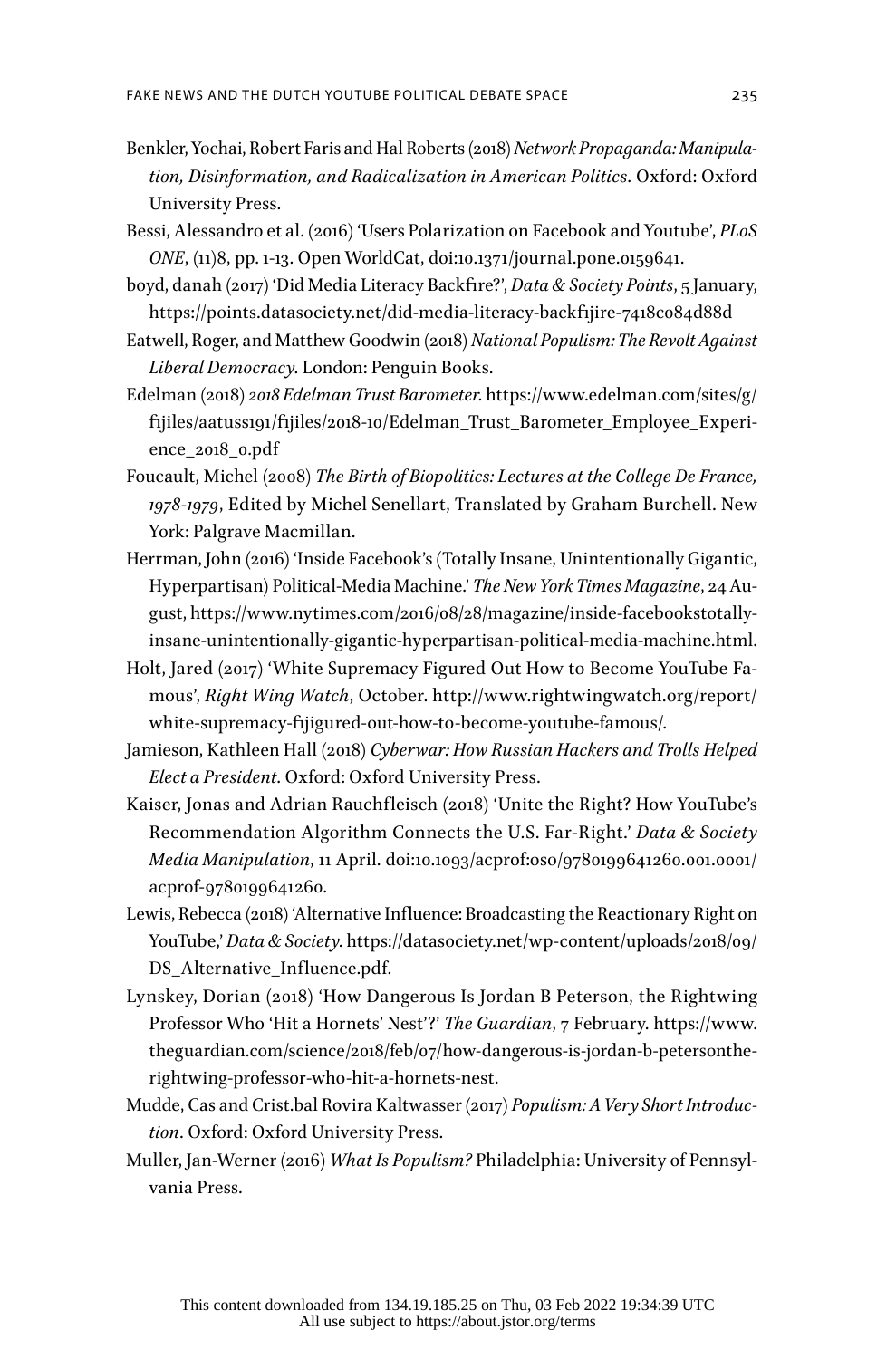- Pariser, Eli (2011) *The Filter Bubble: What the Internet Is Hiding From You.* New York: Penguin.
- 'Press YouTube'. YouTube, 2018, https://www.youtube.com/intl/en-GB/yt/about/ press/.
- Rieder, Bernhard et al. (2016) 'Data Critique and Analytical Opportunities for Very Large Facebook Pages. Lessons Learned from Exploring "We Are All Khaled Said"'. *Big Data & Society* 2(2), pp. 1-22.
- Rogers, Richard (2013) Digital Methods. Cambridge, MA: MIT Press.
- Tufekci, Zeynep (2018) 'YouTube, the Great Radicalizer', *New York Times,* 10 March. https://www.nytimes.com/2018/03/10/opinion/sunday/youtube-politics-radical. html.
- Wardle, Claire and Hossein Derakhshan (2017) 'Information Disorder: Toward an interdisciplinary framework for research and policy making', Council of Europe. 27 September.
- Weisman, Jonathan (2018) *(((Semitism))): Being Jewish in America in the Age of Trump*. New York: St. Martin's Press.
- Weiss, Ben (2018) 'Meet the Renegades of the Intellectual Dark Web', *New York Times*, 8 May. https://www.nytimes.com/2018/05/08/opinion/intellectualdark-web.html.

### **About the author**

MARC TUTERS is Assistant Professor in New Media & Digital Culture at the University of Amsterdam. He has graduate degrees from Concordia (Canada) and the University of Southern California (USA), and has worked as an artist and researcher in organizations including the Annenberg Centre, the Banff Centre, National University of Singapore, and Waseda University.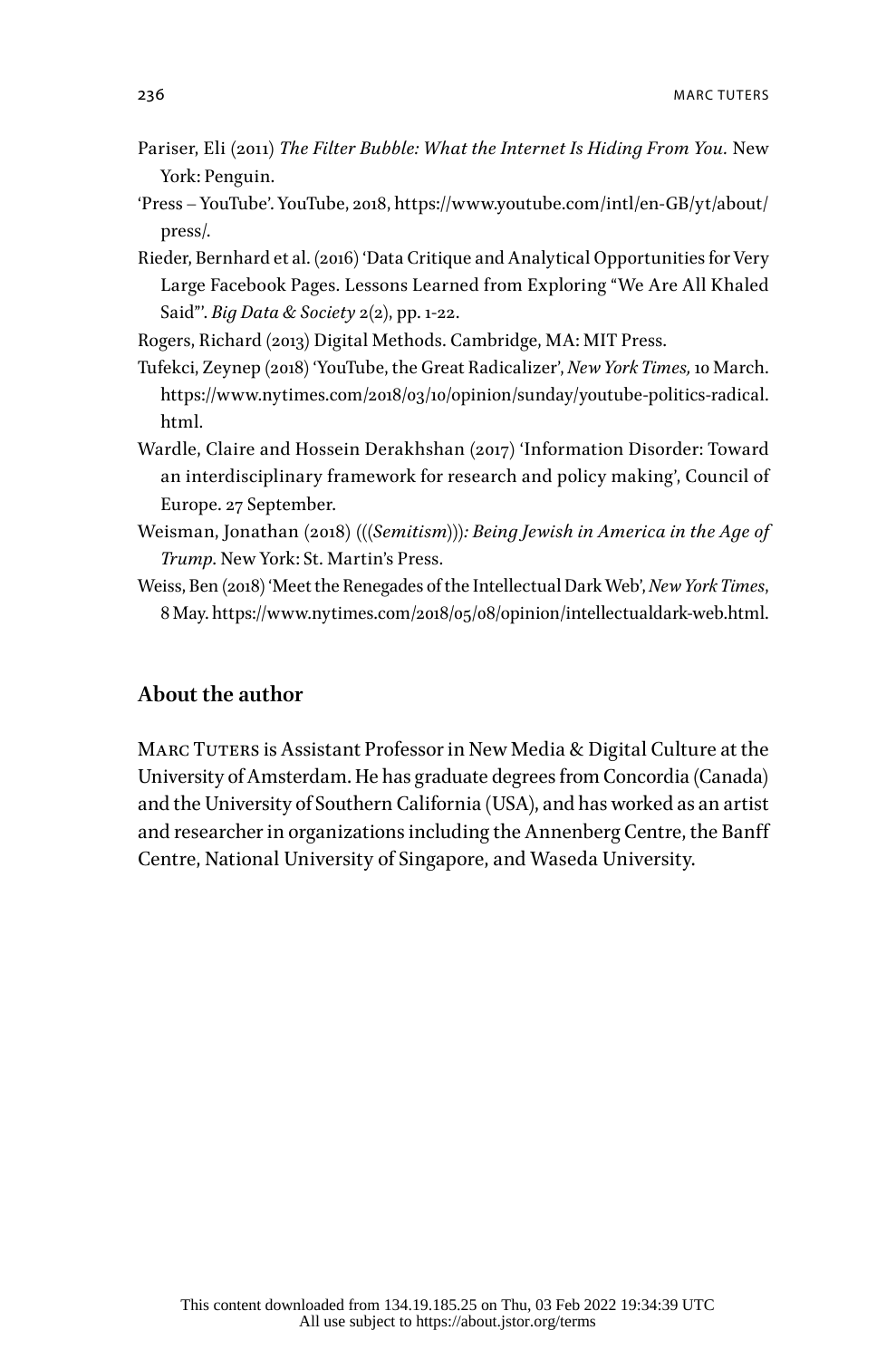## **Appendix 7.1**



**Figure 7.8 Related channels on YouTube, 22 May 2019**

Table where the top row displays the name of each Dutch political party who ran candidates in the EU election. As with Figure 7.1, the columns below each of these are the media organizations associated with each party's YouTube channel. The related channels for the parties are identical to Figure 7.1 apart from a few minor differences and the fact that D66 now no longer returns any related channels, as with PvdA. Note also that of the two EU parties that return channels are categorized quite differently than the other national Dutch political parties. Source: YouTube.